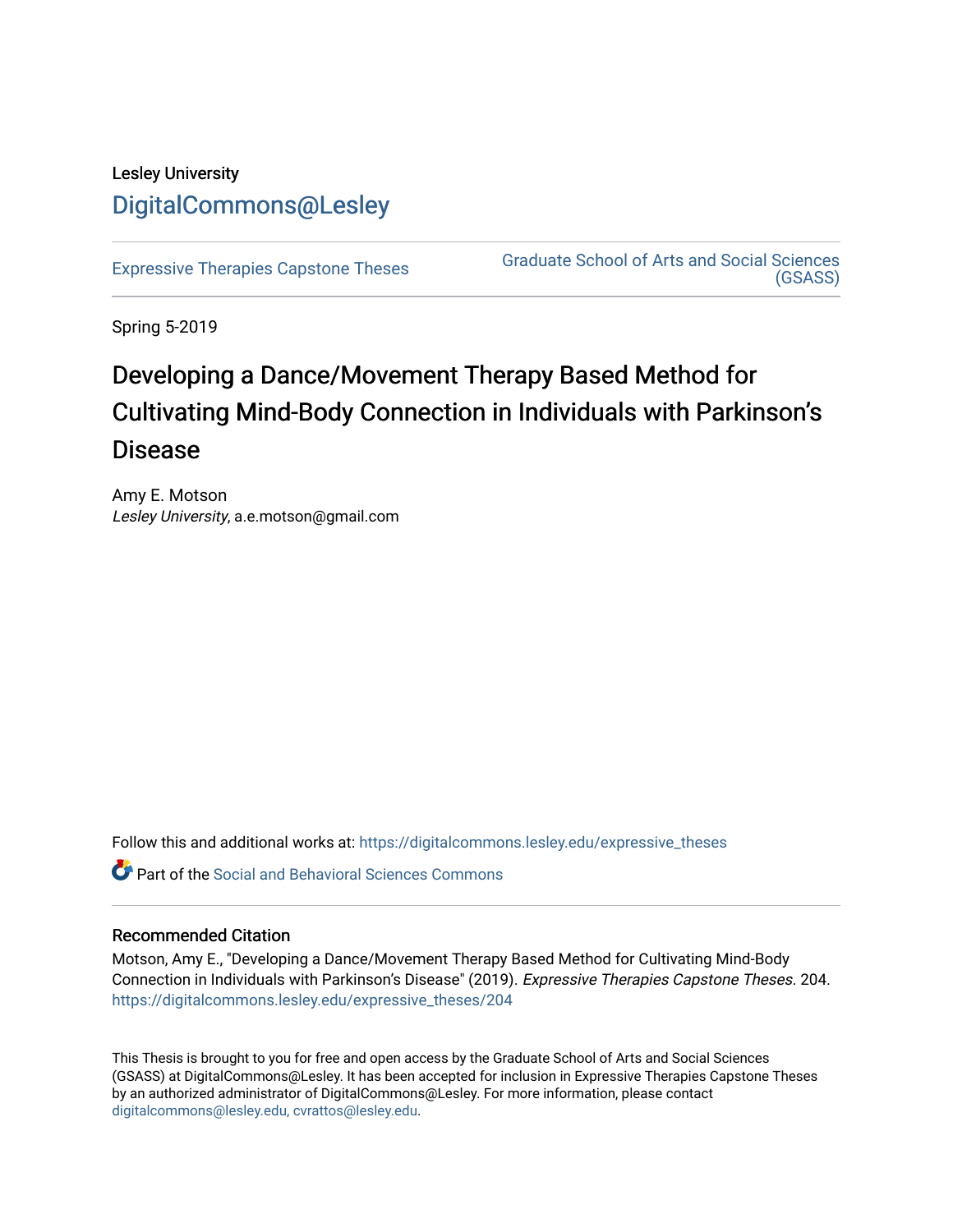# Developing a Dance/Movement Therapy Based Method for Cultivating Mind-Body Connection in Individuals with Parkinson's Disease

Capstone Thesis

Lesley University

April  $29^{th}$ , 2019 Amy Elizabeth Motson Dance/Movement Therapy Krystal Demaine, PhD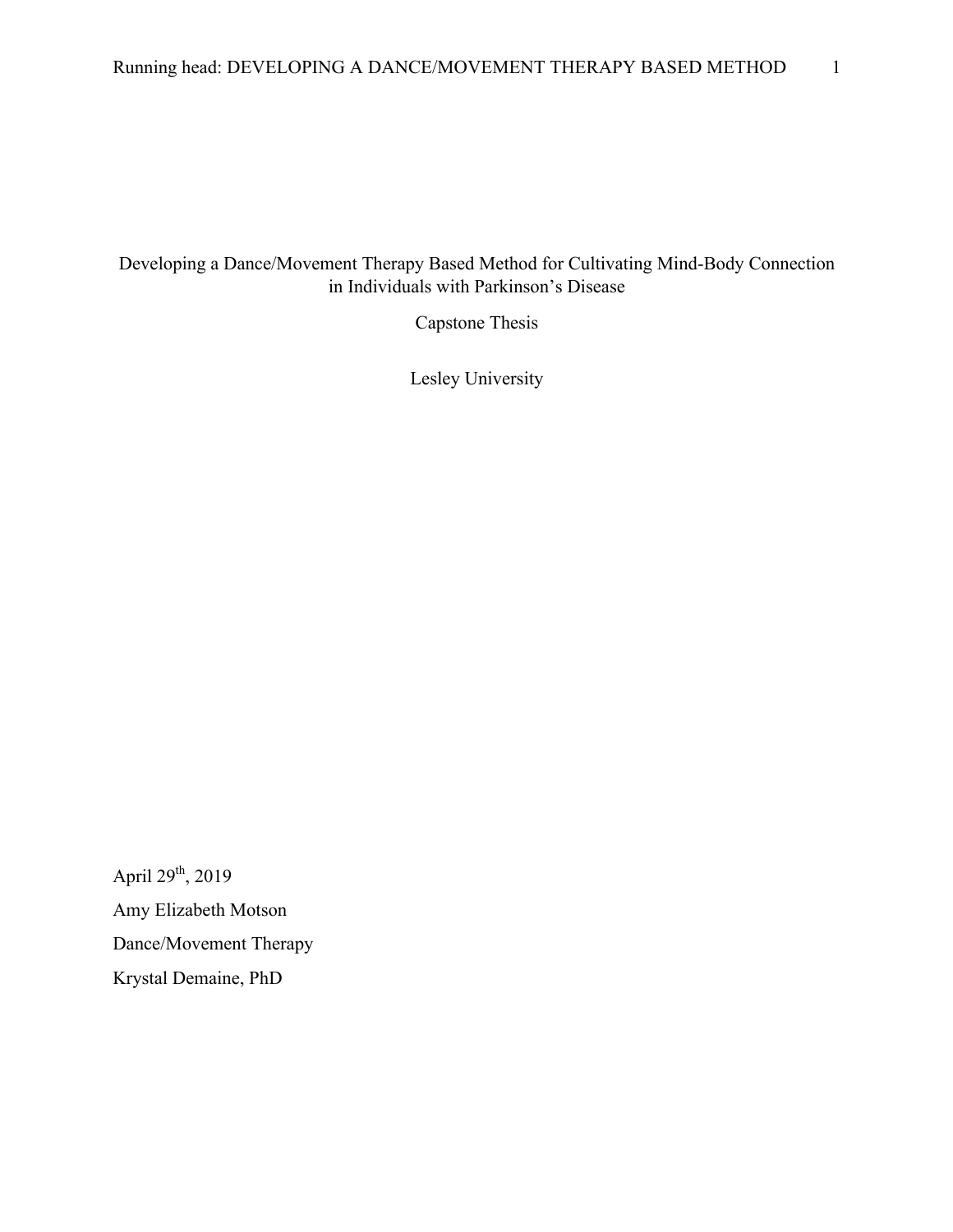#### Abstract

Parkinson's Disease (PD) is a neurodegenerative condition, which affects the lives of 1% of all older adults in the Americas, Europe and Australia and .6% of older adults in Asian countries such as Japan, China, and India (Bega and Zadikoff, 2014). This condition largely impacts both physical and psychological wellbeing, often times also impacting self-perception. The connection between the physical and psychological, or mind-body connection, within individual with PD should be continually enriched and explored in order to maintain both motor and nonmotor symptoms related to this progressive condition. The current body of research related to the treatment of PD is limited in the area of developing and implementing mind-body movementbased interventions. Further research using movement-based methods, such as adapted Dance/Movement Therapy (D/MT) practices, is needed to prove that these approaches are appropriate and beneficial interventions for cultivating the mind-body connection and improving symptom management for this population. This thesis outlines a mind-body movement-based intervention using adapted and modified D/MT approaches for individuals with Parkinson's Disease. This method uses 'facilitated mirroring', a refined adaption of the D/MT methods of attunement and mirroring, within the movement and verbal dialogue of a collaborative individual therapeutic relationship with two female individuals diagnosed with PD over the course of six months. The results of the methods as facilitated with two individuals from the Parkinson's population are discussed.

*Keywords*: Dance Movement Therapy, Mind-Body Connection, Parkinson's Disease, Mirroring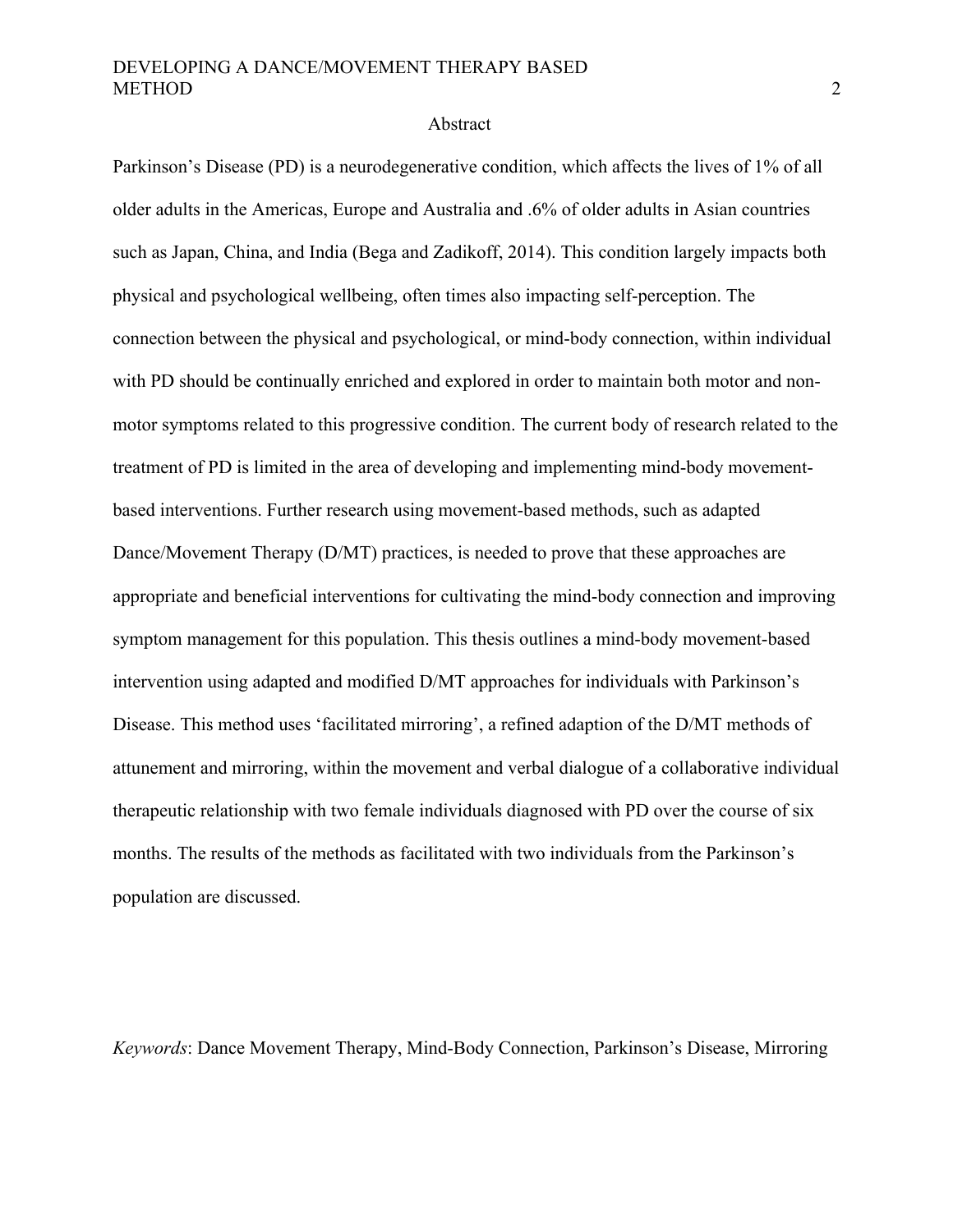# Developing a Dance/Movement Therapy Based Method for Cultivating Mind-Body Connection in Individuals with Parkinson's Disease

*"The instrument through which the dance speaks is also the instrument through which life is lived: the human body. It is the instrument by which all the primaries of experience are made manifest. It holds in its memory all matters of life and death and love." - Martha Graham, 1953*

For much of the past 400 years, the concept of mind-body dualism has inundated the philosophies of western civilization. Descartes, a French scientist, mathematician, and philosopher, was mostly widely known for first popularizing the idea that the mind and body are separate entities. His philosophy known as Cartesian Dualism declares the isolation of the mind from its anatomical vessel as well as the lack of capacity for intelligence within the physical body. Research in the area of trauma during the 21<sup>st</sup> century, along with the establishment of the narrative and body identity theoretical models have only just begun to break the cycle of this way of thinking. Claxton (2016) suggests that the body, down to the cellular level, prioritizes survival, well-being, and reproduction through action. These proactive actions come as instinctual and learned responses to our experiences as humans. The human body learns through lived experiences to adapt, processing information taken in through the senses, in order to best and most immediately address it's needs. The way the body learns to move and respond to lived experiences influences the development and perspective of the conscious mind, which shapes an individual's perspective of the world and their place within it, which in turn influences the body's actions and response to new situations. This dynamic coordination is widely known as the mind-body connection and is known to directly affect health (Kwok et al, 2016). When a person is aware of this connection, there is a capacity to focus on these interactions in order to increase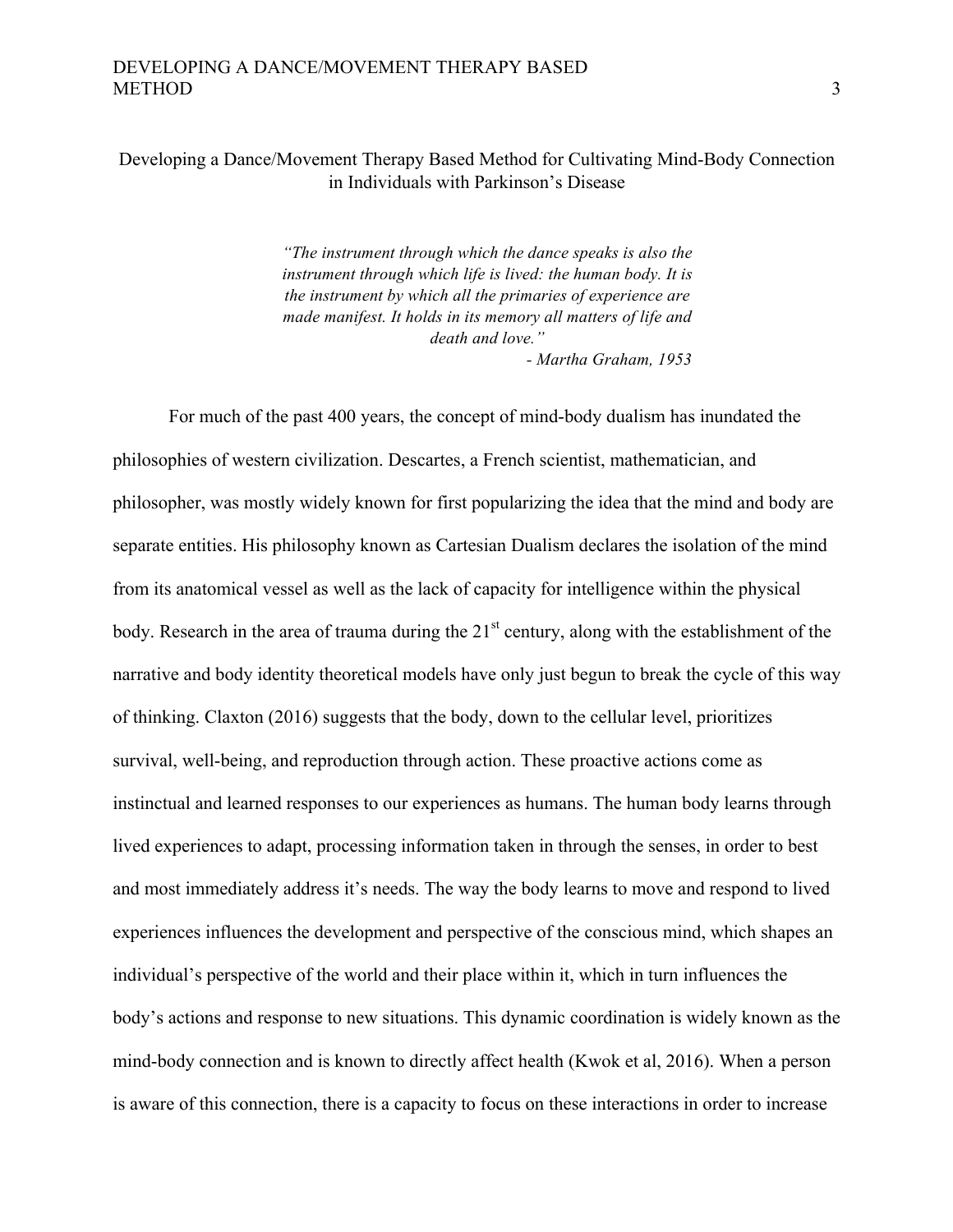"self-consciousness of the body" (Kwok, 2016, p. 122), which can positively impact an individual's energy, mental clarity, and even tolerance to pain. Movement-based interventions, such as Dance/Movement Therapy (D/MT), encourage constant inquiry into the cultivation of mind-body awareness in order to address physical, emotional, cognitive, and social needs.

Kwok, Chow, and Lai (2016), note that mind-body interventions have been shown to improve the quality of life on a biopsychosocial level for individuals with a variety of chronic illnesses, like anxiety, depression, and cardiovascular disease. Parkinson's Disease (PD), an idiopathic neurodegenerative condition that manifests through impairments in "physical, cognitive, and functional capacities" (p. 122), is also noted to be positively impacted by the implementations of mind-body interventions, as the progression of this disease largely affects both the mind and the body in tandem. Such interventions, like adapted D/MT approaches that aim to increase self-awareness and cultivate body identity for example, may hold a place in the future of PD treatments.

Current research on treatment and management for Parkinson's Disease focuses primarily on the pharmacological or surgical methods of symptom management (Vann-Ward et al., 2017). The manifestations of physical and psychological symptoms for those diagnosed with PD are highly individualized and complex, fluxing day to day and affecting one's overall sense of wellbeing. Movement-based approaches, such as tai chi, yoga, boxing, and dance classes, that are not designated as therapy, have been the focal point to some of the literature studies as potentially successful complementary and alternative management strategies (Bega and Zadikoff, 2014). These interventions have become widely utilized by the PD population (Kwok et al, 2016), and Neurologists and Movement Disorder specialists are now beginning to refer their patients to mind-body practitioners as well as offer opportunities within their practices and larger medical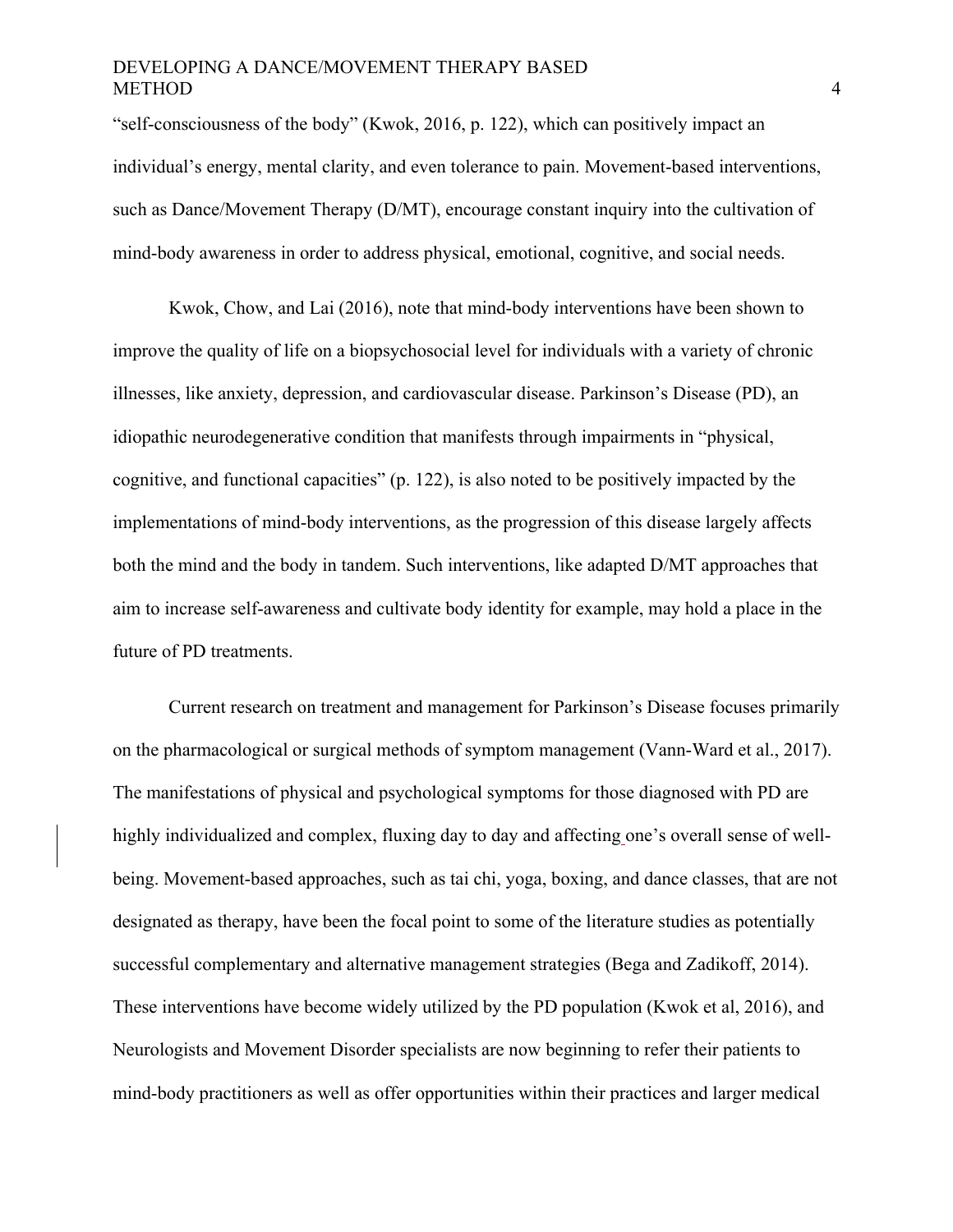entities for patients to participate in group classes with trained professionals. These opportunities for people with PD to engage in movement-based interventions can be extremely beneficial to improving mind-body connectivity. An improvement in the mind-body relationship could mean improvement in motor functions, quality of life, and the biopsychosocial self.

What is missing in the area of supplemental movement-based opportunities for the PD population is a recognized, adapted, and specified one-to-one approach that gives space for those living with this condition to become acquainted with and take ownership of their mind-body connection in a mindful and holistic way with the guidance of a trained and accredited practitioner. Individuals need an opportunity to develop their body identity and restore aspects of their sense of self, that may have been lost within the introduction and acceptance of a PD diagnosis.

With the development of an intervention that addresses these concerns, an individual could be able to acknowledge and connect their movement patterns, mobility eases and difficulties, and bodily sensations with their evolving past and present narratives outside of their diagnosis. This would allow an understanding and recognition of physical and psychological needs while fostering the ability to recognize full body (mind included) changes or behaviors caused or perpetuated by their diagnosis. Exploring movement in an individual setting with the guidance of a Dance/Movement Therapist who is knowledgeable of PD could be an immensely beneficial addition to the journey to a patient living with this progressive condition as D/MT "leads to unraveling the knots, to diagnosis, and to active life, brain, habit change" (Groninger, 1980, p.17).

The existing catalogue of D/MT approaches, such as mirroring and kinesthetic empathy, may be valuable approaches for treating both the motor and non-motor symptoms of PD.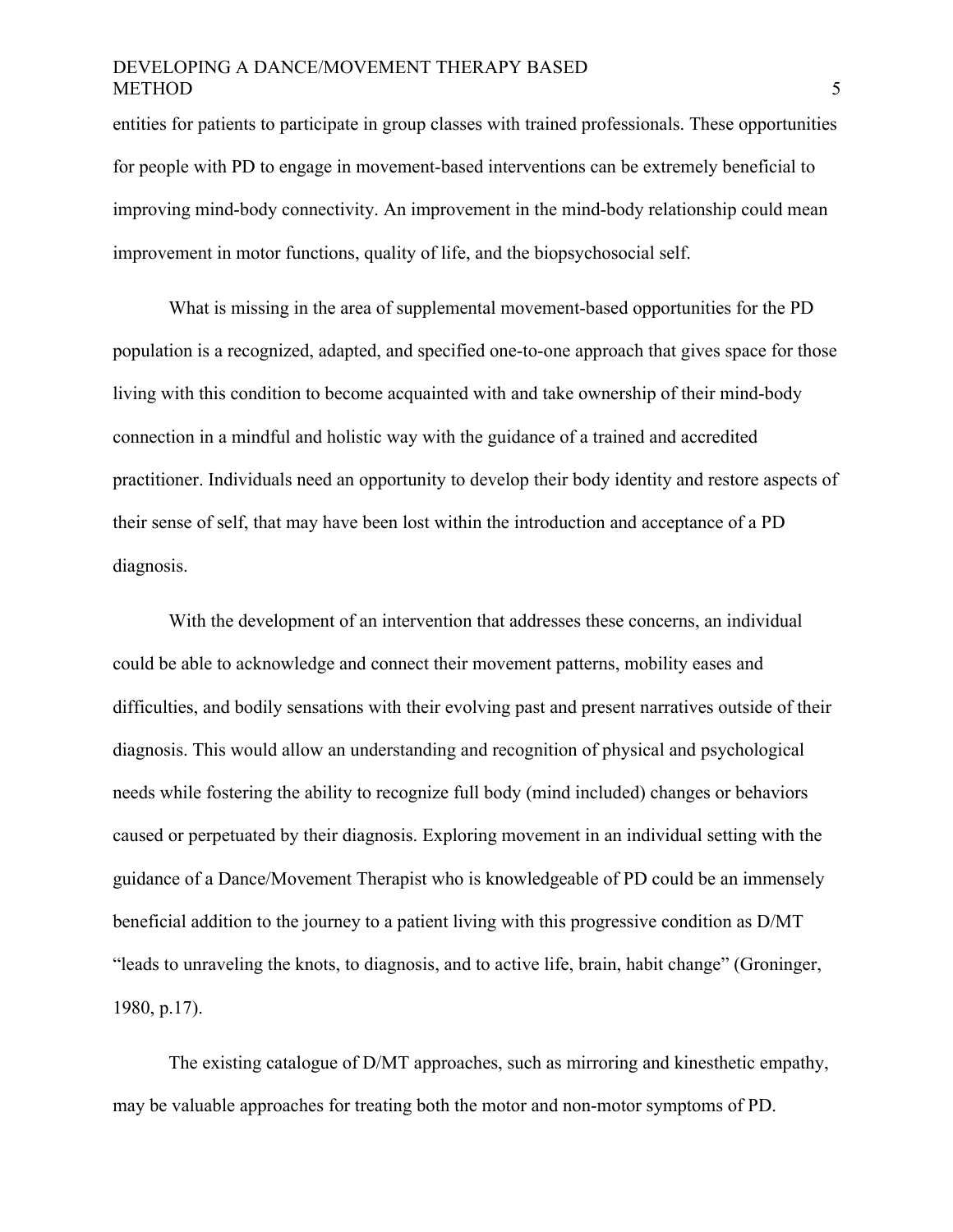However, to adapt and develop these methods to further accommodate the particular needs of individuals living with PD, while also grounding their implementation in accessible and inclusive theory, could potentially provide an opportunity to foster a mind-body relationship, and unlock potential ways of investigating and understanding ones etiology and prognosis . Caldwell (2018) wrote that "within the lived experience of our body we can feel and express directly, creating a powerful and direct locating of ourselves in the present moment" (P. xx). Caldwell's sentiment is the fundamental motive behind their theory of bodyfulness, which aims to evoke exploration and investigation of the body and its past and present movement patterns as a practice of reflection and understanding of self. Through further research along with the adaption and modification of existing D/MT practices, it is possible that more movement-based mindbody approaches accessible to this population and aimed at fostering a deeper understanding of body-identity could result in an increase of resilience, empowerment, and general well-being.

This paper seeks to carry out an investigation of a method using adapted D/MT approaches with individuals with Parkinson's Disease in an individual setting. This method was developed with the aim of cultivating body identity in these individuals in order to restore sense of self and improve overall quality of life. Results of the method will be discussed as well as research recommendations for the future.

#### **Literature Review**

This review examined literature focused on the use and effectiveness of adapted D/MT methods as a movement-based mind-body intervention to build and increase a sense of body identity with individuals diagnosed with Parkinson's Disease (PD). The first section focuses on the etiology, diagnosis, prognosis, and current pharmaceutical and surgical treatment methods for this progressive condition. Following an examination of PD as a medical condition effecting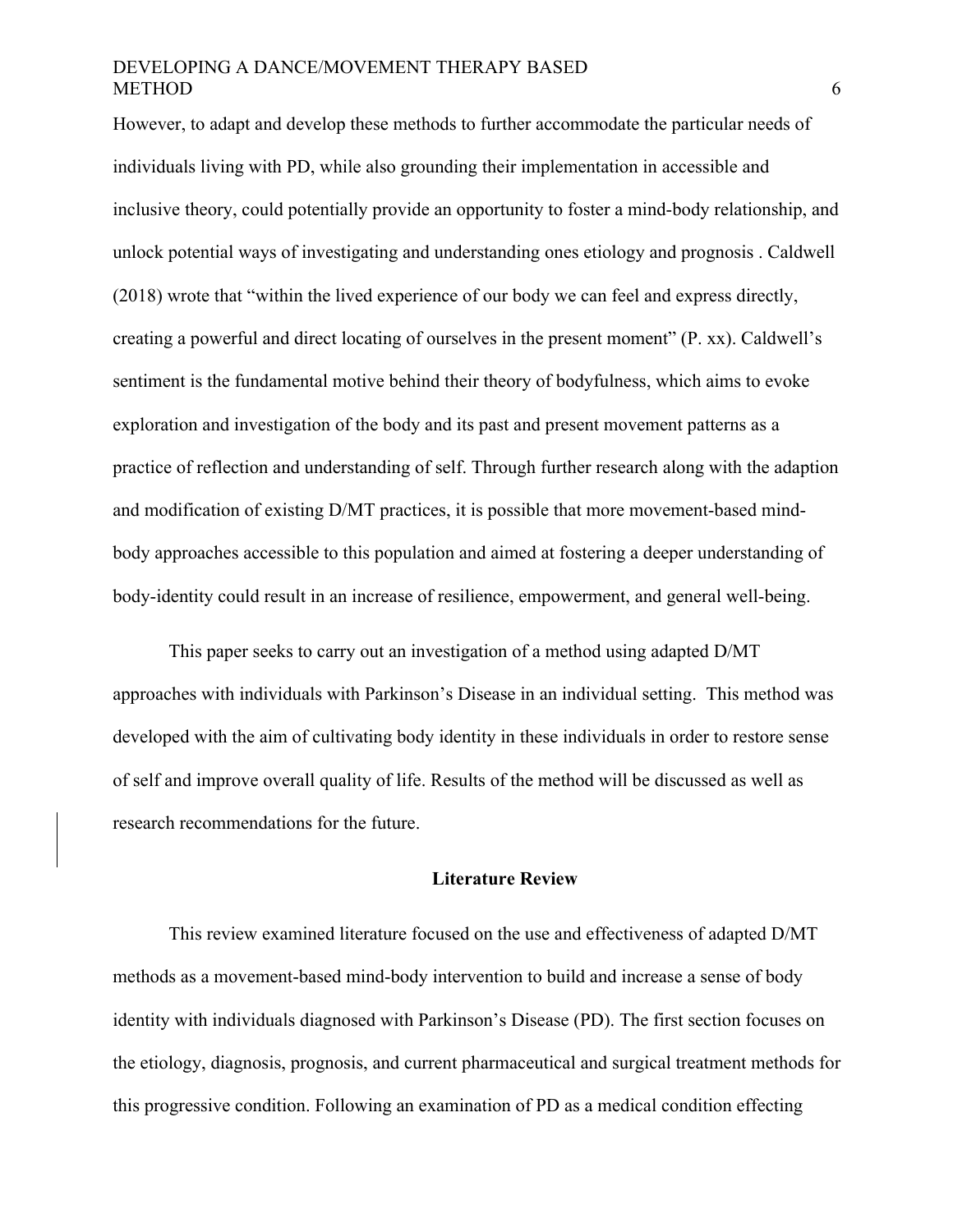individuals physically, cognitively, socially and emotionally, the second section defines dance/movement therapy, its differences from recreational dance classes for this population, as well as an investigation of how the theory Body Identity can be applied to individuals with PD.

# **Parkinson's Disease**

# **Etiology**

Parkinson's Disease (PD) is a progressive condition of the nervous system which affects the production and reception of dopamine in the body and can be recognized by motor symptoms such as bradykinesia (noticeable slowing or freezing of movement), tremors, rigidity, and imbalances of gait and posture (World Health Organization, 2018). The basil ganglia, the area of the brain in charge of involuntary functions, is primarily affected by this disease as the neurons within the area which function as dopamine producers progressively degenerate (Dalle, Mabandla, 2018). In addition to these typical motor symptoms, there are also a number of nonmotor symptoms (NMS) that can manifest during all stages of this disease and even before any of the cardinal motor symptoms begin to appear. Such NMS problems include those within the autonomic nervous system, sensory deficits, gastrointestinal issues, sleep disorders, dementia, and behavioral health conditions such as anxiety and depression (Mostafa et al, 2019).

Though research into the cause of this disease is ongoing, the exact etiology of this diagnosis and its varied symptom manifestation in each diagnosed individual remains unknown. Many are of the belief that this condition develops sporadically, while others attribute its onset to genetics, environmental factors such as pollution in the air and toxins from pesticides, and more recently, early life stressors and behavioral health diagnosis. Dalle and Mabandla (2018) explored possibilities of early life stressors and hypothesized that stress experienced during early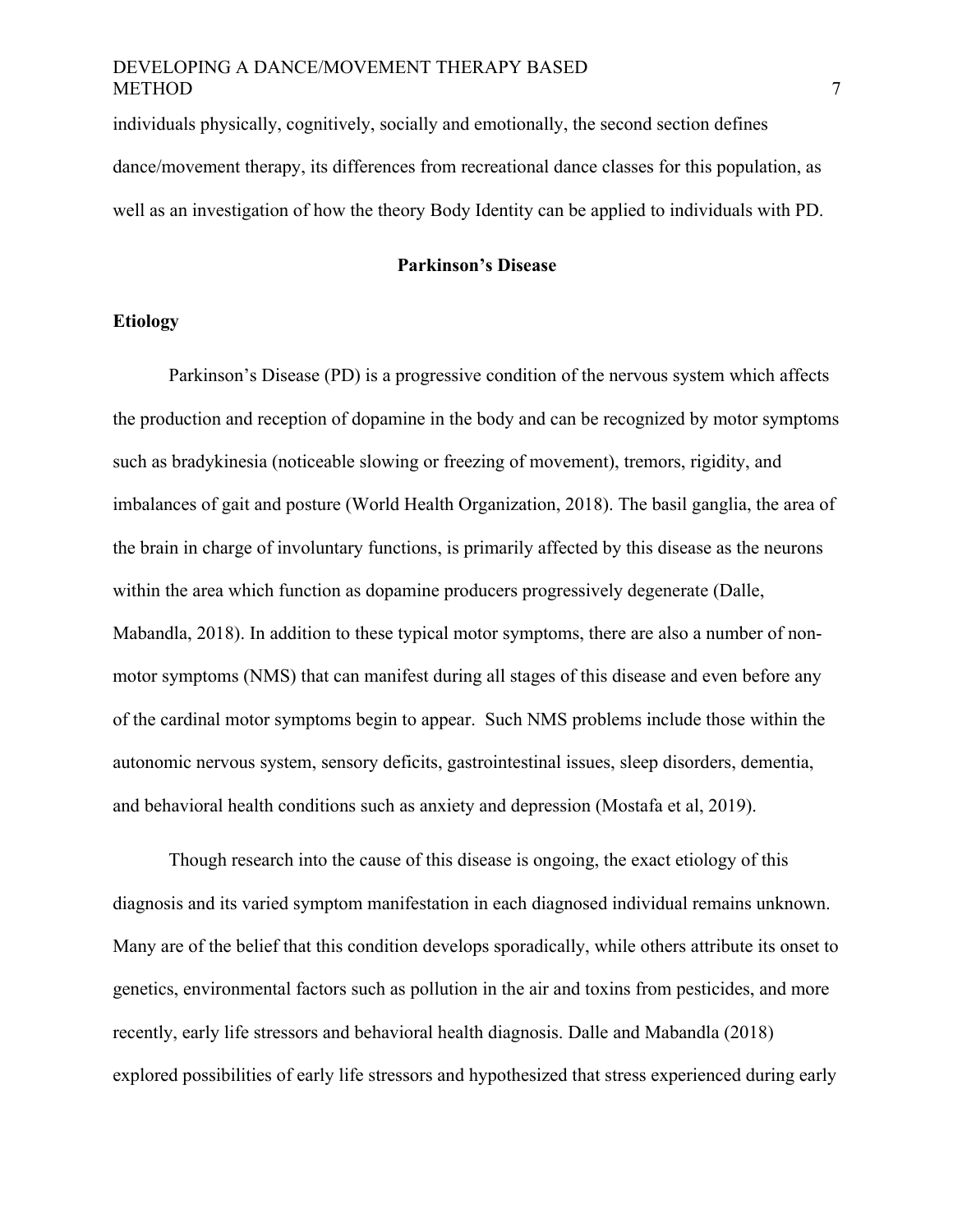development such as, "prenatal maternal stress, early postnatal maternal separation, early postnatal stress, or early social isolation" (p.1) could contribute to long-term neuronal loss and the eventual development of PD just as it is implicated in the pathophysiology of psychiatric illnesses like Generalized Anxiety Disorder and Major Depressive Disorder. Also of note, is the importance of the preclinical phase of PD, which commonly includes unreported symptoms of depression years before the manifestation of the cardinal motor symptoms. Although depression is not a definite determinate for PD, it is imperatively relevant that the connection between the two conditions be acknowledged.

#### **Diagnosis and Prognosis**

Diagnosis of PD is commonly a long and arduous process with many tests and visits to neurological specialists, which could either happen very soon or following a prolonged period after physical changes and symptoms have already begun to effect daily life. Examinations of neurological, physical, and psychological conditions are conducted through technological procedures such as brain imaging, in addition to interviews, with short and long term observation periods (Vann-Ward et al, 2017). Mostafa, Mustapha, Mohammed, Hamed, Arunkumar, Ghani, Jaber, and Khaleefah (2019) studied the comorbidity of disorder of the voice known as dysphonia, which affects up to 90% of individuals diagnosed with PD. The study examined four methods of diagnosis using dysphonia as the cardinal indicator of a PD diagnosis. The authors discuss the difficulty of accurately diagnosing PD regardless of the method, due to the disease's nature as a "multi-agent system" (p. 90). It can be unclear during the diagnosis process whether the motor and non-motor symptoms experienced by an individual and the timing of symptom manifestations are true determinates of PD, or if they can be attributed to other factors such as aging.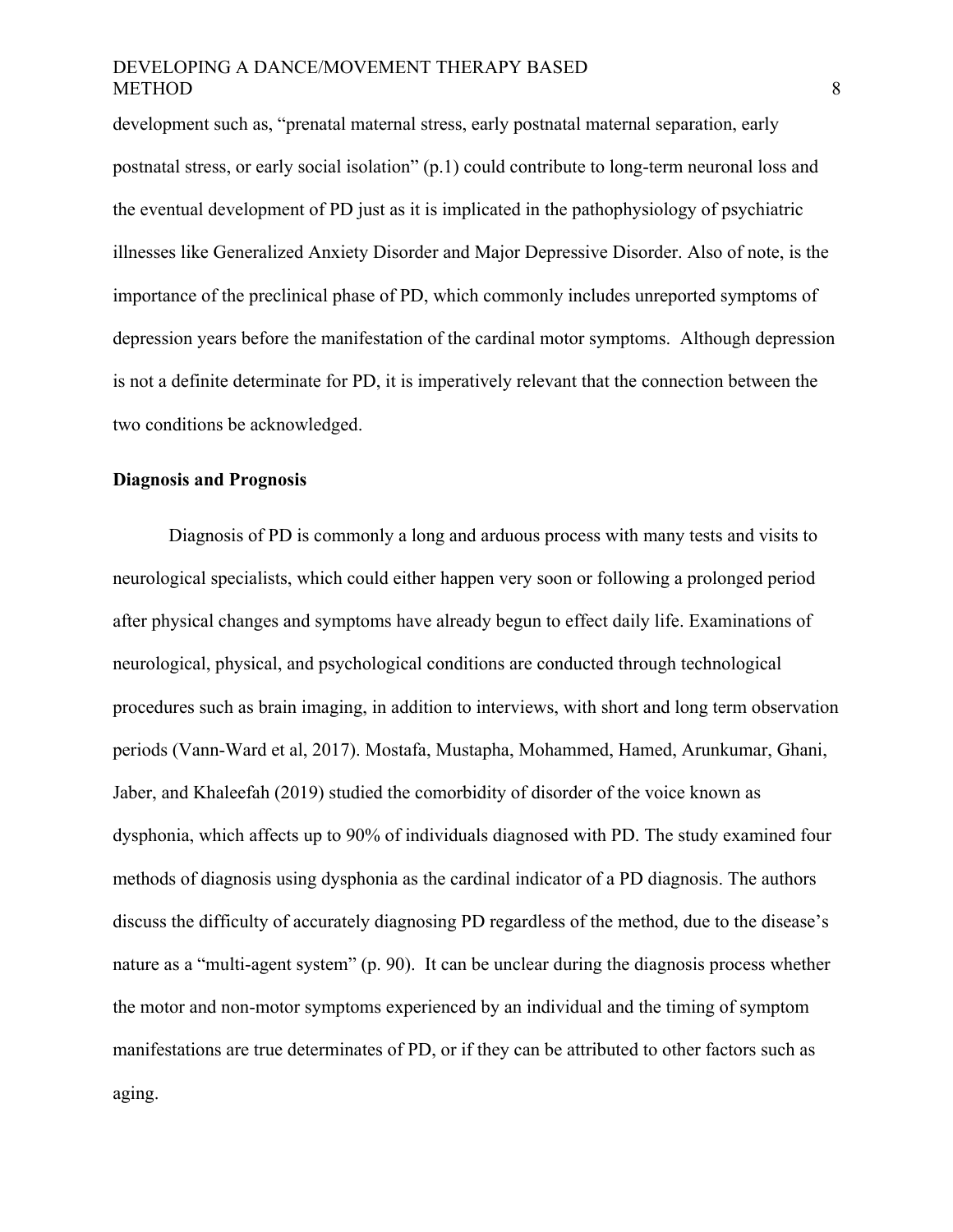Vann-Ward, Morse, and Charmaz (2017) identified the spectrum of changes one goes through before and after a PD diagnosis, which may affect cognitive and neurologic functioning and produce psychosocial difficulties. In order to investigate this, the authors interviewed and listened to personal stories of 25 participants. The results of the participants' information described a unanimous struggle to make sense of sudden differences in emotional and physical wellbeing. It also indicated that individuals experience through trial and error and many visits to doctors and specialists before ultimately being diagnosed with PD. The official moment of diagnosis, the authors concluded, is a turning point, or a "life altering event of enormous significance" (p. 969), causing individuals to struggle in the areas of interpersonal relationships and retaining a sense of identity during the various stages of adjusting to living with PD.

As individuals grapple with a PD diagnosis, it is theorized that a capacity for resilience may be a factor in the speed and magnitude of disease progression. Shamaskin-Garroway, Lageman, and Rybarczck (2015) noted and examined the poignant relationship of non-motor symptoms (NMS), resilience, and QOL as individuals continually adjust to the progression of a PD diagnosis within their bodies. The authors were able to survey 224 self-selected participants with a median age of 64.5 and a diagnosis of PD with a battery of The Resilience Scale for Adults (RSA), the Nonmotor Symptoms Questionnaire (NMSQuest), the Starkstein Apathy Scale (SAS), the Parkinson's Disease Questionnaire (PDQ-39), the Beck Depression Inventory-II (BDI-II), and the Satisfactory with Life Scale (SWLS). Though the final sample size was limited to 138 surveys, the authors concluded from the results of the study that self-reported resilience is notably associated with adjustment to living with PD and that one's perception of such resilience influences the manifestations of NMS and their effects on an individual's QOL (p.12). The authors also noted the potential for improvement of NMS and bettering self-concept through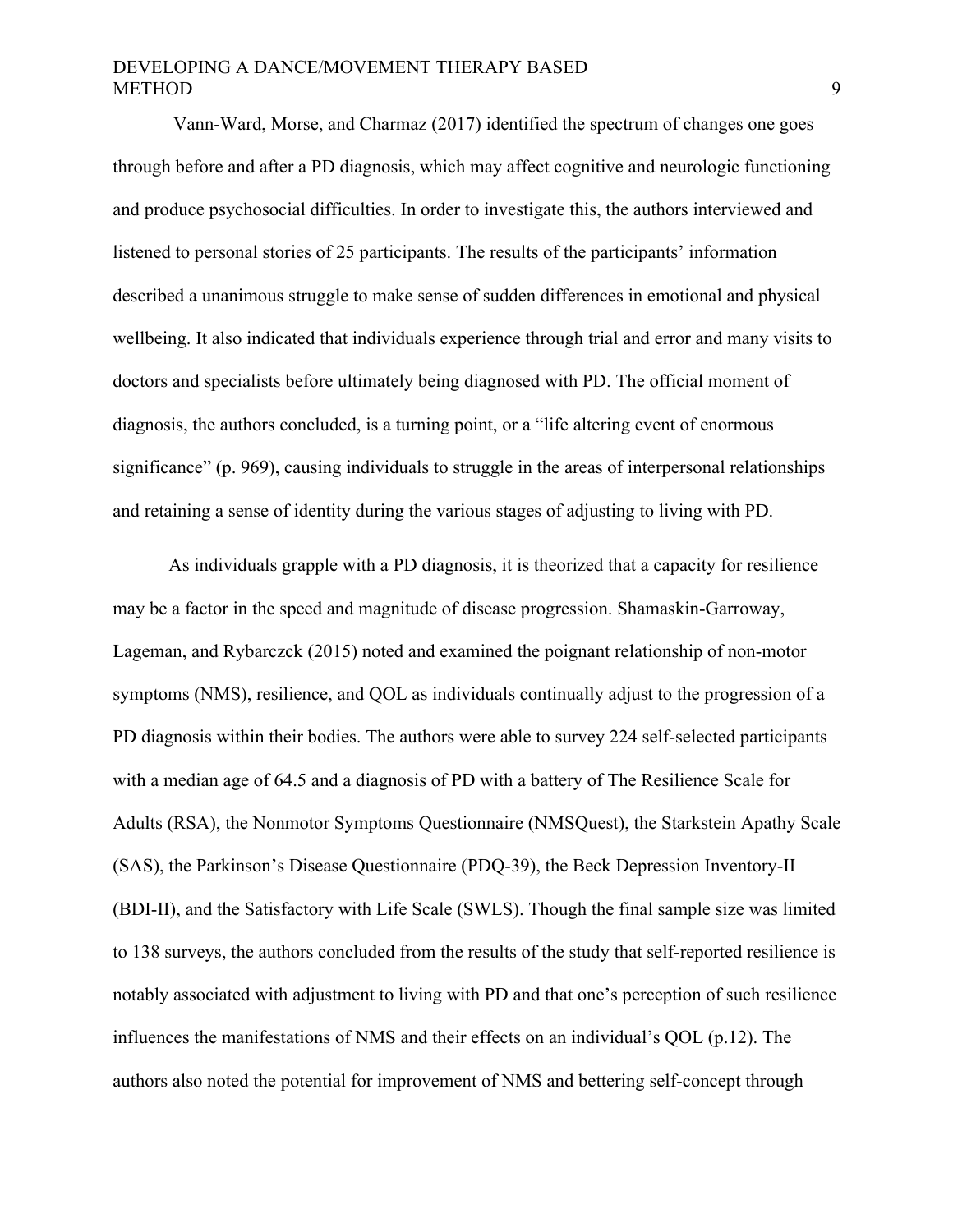resilience-focused interventions that give priority to emotional regulation and positive coping strategies.

The prognosis for an individual with PD varies greatly depending on factors like resilience, level of care, treatment and medications, and self-efficacy. Research indicates one doesn't die from this disease per say, rather they die with it, unlike more terminal conditions such as cancer and heart disease. One thing that is consistent across the board is that there is a certain level of vulnerability towards complications stemming from both motor and non-motor symptoms. This especially rings true for physical vulnerabilities. Austraila, Lubumski, Rushworth, and Tisch (2015) studied the patterns of hospitalization of PD patients from 2008 to 2012, taking into consideration the comorbidities, level of clinical treatment, as well as the sociodemographic identity of the individuals. Participants included 5637 patients with a primary diagnosis of PD. Further, all participants had been hospitalized during the course of the study for complications stemming from PD symptoms such as acute trauma from falls, psychiatric illness, reaction to medication, gastrointestinal infection, and complications from dementia. It was ultimately suggested that multidisciplinary teams must create more versatile treatment plans aimed at managing medication, education of PD, dietary needs, physical mobility, speech and swallowing, as well as fall prevention to decrease the likelihood of prolonged hospitalizations for this population.

#### **Medical Treatments**

According to the American Parkinson's Disease Association, as of 2018, there are 23 FDA approved medications for treating PD in the United States (APDA, *Medications for Parkinson's*, 2018). These pharmacological treatments are prescribed for motor symptom management by way of dopamine replacement, which consequentially may exasperate or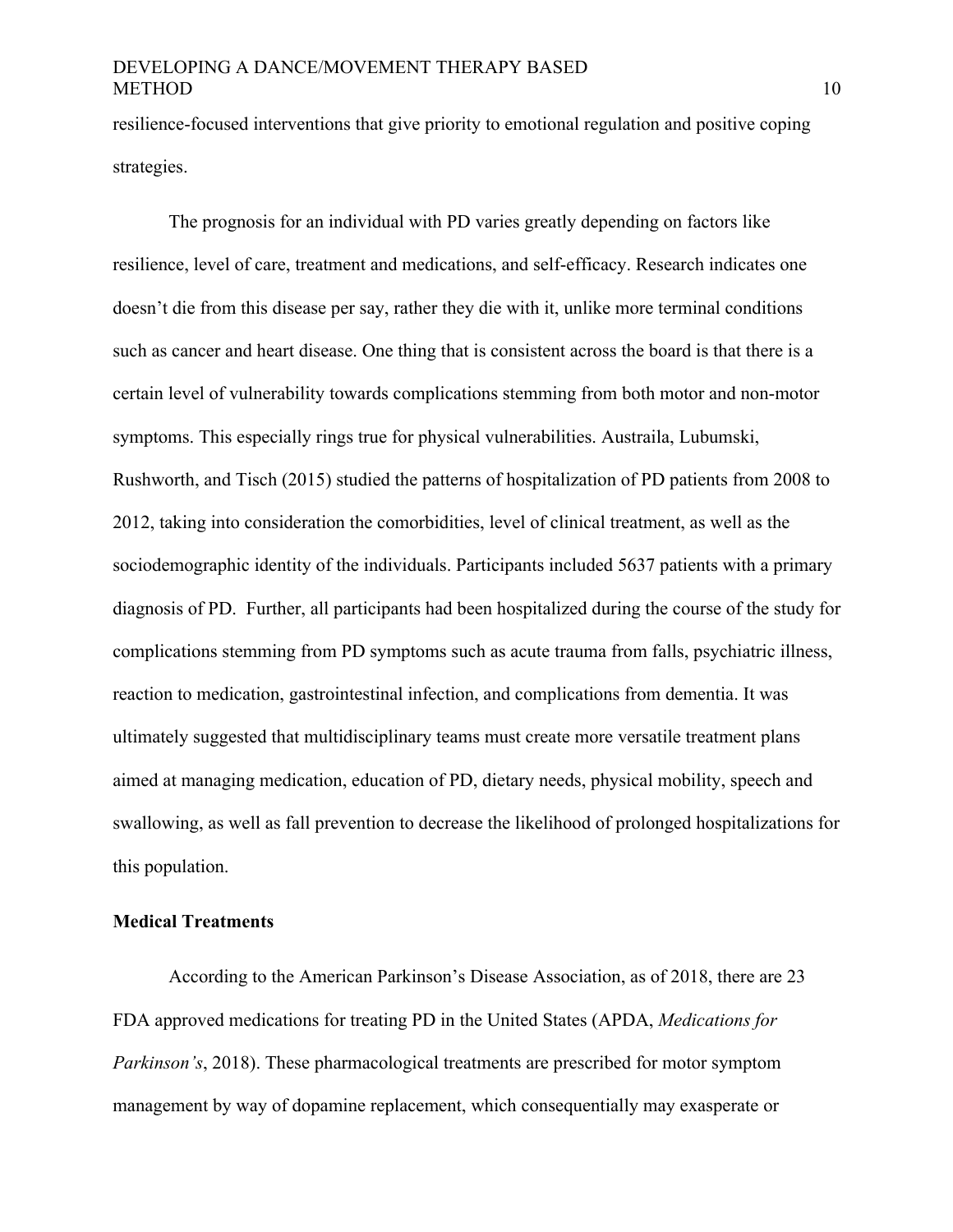galvanize the non-motor symptoms of a PD patient (Bega and Zadikoff, 2014) and may also increase vulnerability to other existing health conditions and changes in Quality of Life (QOL) including significant differences in social functioning and alterations in self-concept. Because of this vulnerability, more pharmaceuticals are usually prescribed in attempt to manage NMS and other comorbidities, like depression, sleep disturbances, or hallucinations, which can leave an individual with a taxing medication regime and a myriad of side effects and complications. With proclivity towards both motor and non-motor symptoms and a wide range of origin possibilities, PD has been classified as a multi-system neuropsychiatric disorder (Lubumski et al, 2015) meaning that PD largely effects the whole body, mind included.

As the disease progresses, dopamine replacement medications may lose their ability to treat the motor symptoms as effectively in certain individuals. When this happens, Deep Brain Stimulation (DBS) may be considered to treat bradykinesia, rigidity, tremor, and issues with posture and balance. The process of DBS is an invasive procedure, where an electrode is inserted into one or both sides of the brain to stimulate a specified area through a pulse generator that is implanted in the chest (APDA, 2019). Baertschi, Flores Alves Dos Santos, Burkhard, Canuto, and Faves (2019) systematically reviewed scientific literature regarding the frequent difficulties with psychosocial adjustment after the DBS procedure for individuals with PD. Their review found that DBS leads to reduction in medication and significant decrease in motor symptoms in PD patients but does not stop the progression of PD and in fact may contribute to an increase of NMS including psychological, behavioral, cognitive, and social changes and difficulties. The authors acknowledged the risk of their research as it might sway individuals away from DBS due to negative outcomes, but encouraged a more selective process when considering this procedure, taking time to examine more deeply elements of psychosocial adjustment.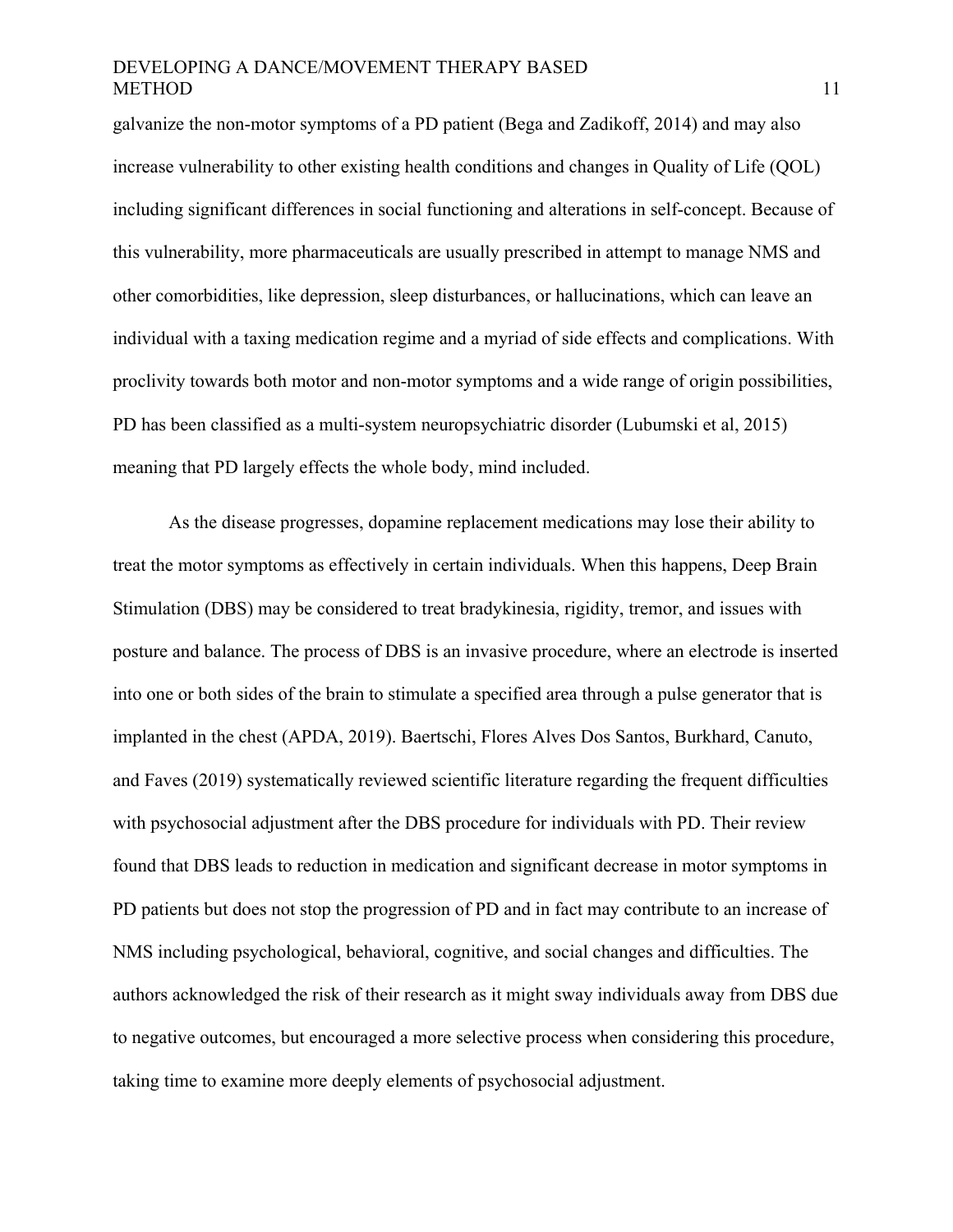#### **Movement-Based Complimentary Medicines**

In addition to pharmaceutical and surgical treatment, the APDA also encourages the exploration of complementary medicines including movement-based interventions and expressive arts therapies (APDA, 2019). In a review of Complementary and Alternative Management (CAM) of PD, Bega and Zadikoff (2014) investigated movement-based methods as possible reasoning behind the lower prevalence of PD diagnoses in Asia in comparison to the Americas, Europe, and Australia. The authors specified eastern mind-body movement-based practices such as yoga, tai-chi, qigong, and dance as well as the expressive therapies as effective and appropriate interventions to restore "disruptions in the balance and flow of energy both physically and psychologically" (p. 59) in individuals with PD. The authors allude to the idea that a strong personal practice of one of these methods perhaps contributes to the lower pervasiveness of PD in some eastern countries like Korea, Japan, China, and India, compared to regions of the western world. As of 2014, seven tai-chi, one qigong, one yoga, and five tango dance randomized controlled trials had been conducted with PD population in various stages of progression and geographical locations. Though data collected through these studies could be considered limited due to demographic restrictions and inherent biases within the implementation and facilitation of these methods and practices, notable improvements in at least one area of motor or non-motor symptoms were recorded. The information presented regarding dance interventions was particularly limited as tango is just one very specified and highly technical dance style, however the discussion demonstrated clear support for dance as an accessible and safe intervention with the population.

#### **Dance/Movement Therapy and Parkinson's Disease**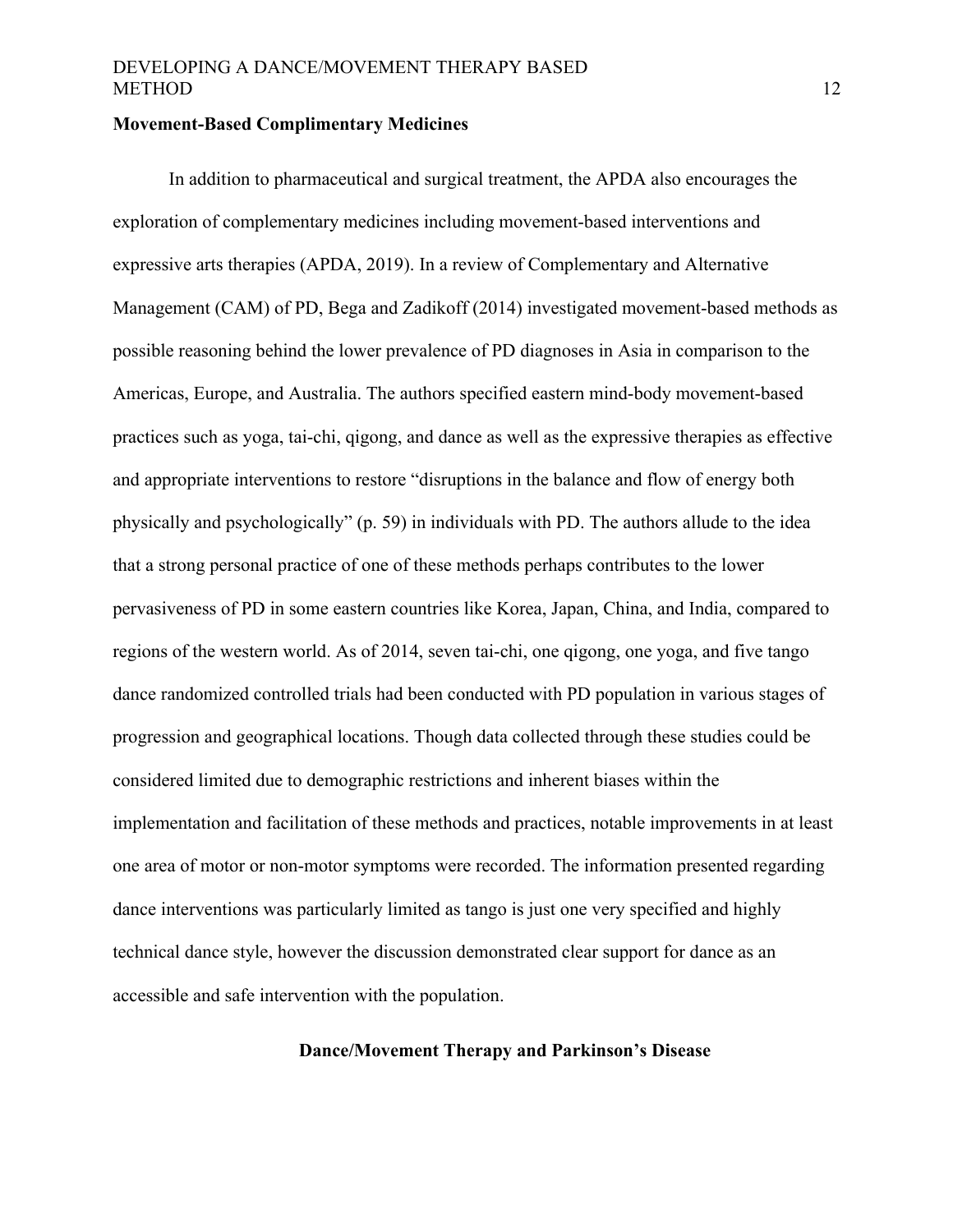The American Dance Therapy Association defines D/MT as the "psychotherapeutic use of movement to further the emotional, cognitive, physical and social integration of the individual" ("ADTA", 2018), meaning that this therapeutic modality aims to address the whole person using movement as a vessel to explore, communicate, process, regulate, sense, relate, expand, and express, among other things. D/MT is the only therapeutic modality that facilitates the connection of the experiences of the mind and body through dance and movement, while simultaneously building kinesthetic awareness and expanding possibilities within a safe space and a supportive therapeutic relationship. The act of unscripted dance and movement in tandem with psychotherapeutic methodology can awaken memory, initiate and further development of body awareness and identity and evoke healthy changes in behavior and ways of thinking, processing, and expressing on a whole-body level.

D/MT differs from recreational and therapeutic dance class offerings in that it is a "holistic, mind-body approach to dance" (Michels et al, 2018) within a safe space and facilitated by a trained and accredited clinician. D/MT offers the chance to explore the connection between mind and body, strengthen body awareness, and process emotional and physical feelings and sensations through movement. In other words, D/MT invites the individual to develop and retain their identity through the exploration and empowerment through movement within the safety and support of therapeutic relationship.

Looking at the experience of living with PD through the lens of the expressive arts therapies like a dance/movement therapist could reveal a more cohesive understanding of symptom etiology and the very personal progression of PD in individuals. Though the exact origin or cause of this condition remains unclear, explorations into the theory, facets, and development of body identity through body-based methods such as D/MT could potentially be a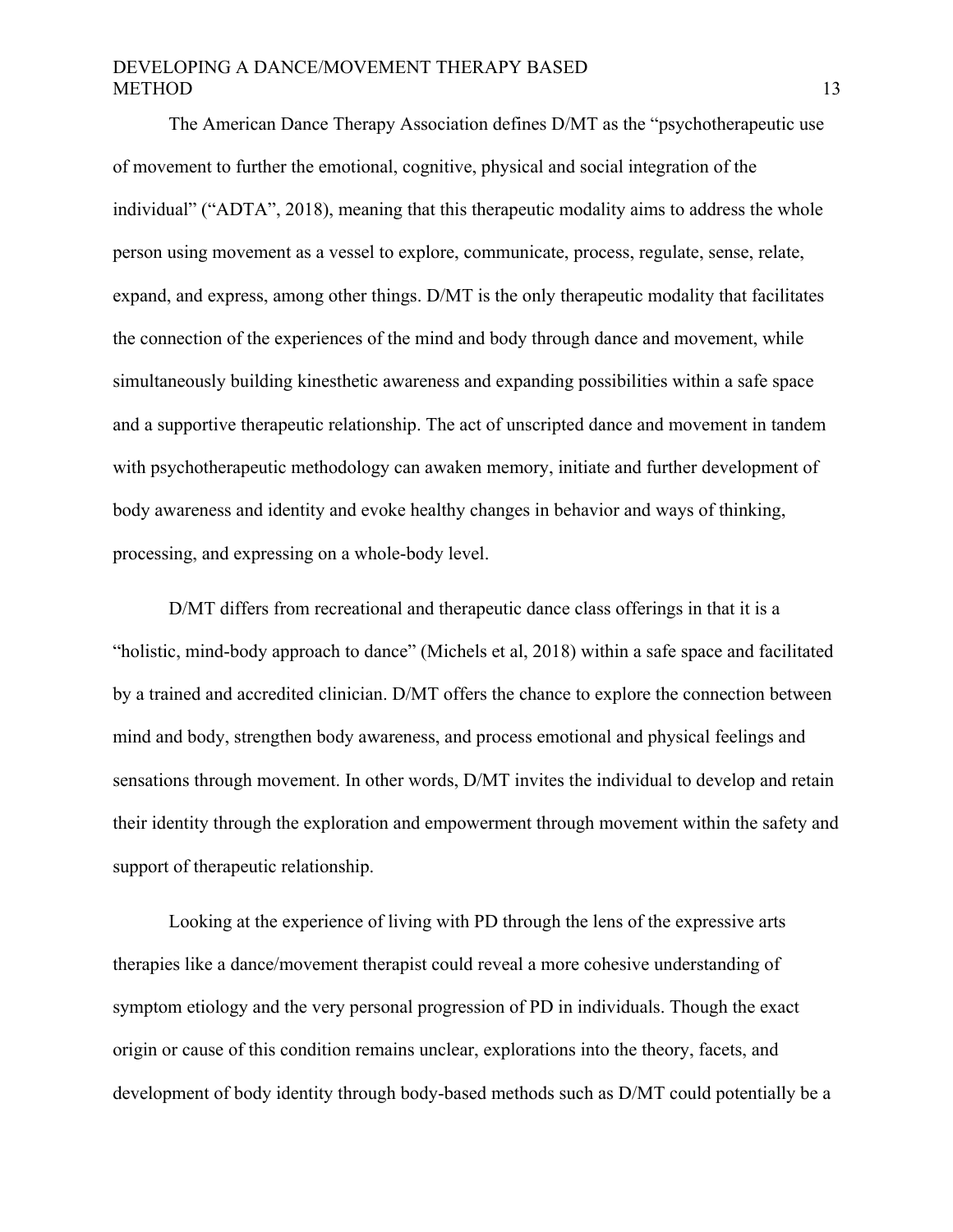key factor in helping to determine the reasoning behind specific symptom manifestations and even the development of PD.

### **Differentiating between Dance and D/MT for Parkinson's Disease**

The efficacy of utilizing dance, particularly to improve motor function in individuals with PD, has become globally recognized within the past decade and many programs developed for this population with dance as a central focus are being implemented throughout the world. Acclaimed programs such as the Dance for PD classes, developed in 2001 by former professional dancer David Leventhal from the Mark Morris Dance Group (McCrae et al, 2018), have made headlines as more benefits of dance-based interventions are scientifically articulated and quantified through research studies. Dance classes that use a structure similar to the Dance for PD program are becoming popular around the world as teachers of dance become knowledgeable and trained to be able to able to lead such experiences for the movement disorders population.

Westheimer (2007) described the methods behind the Dance for PD program in Brooklyn, NY. In an effort to investigate the methods, Westheimer recorded and synthesized observations of those who participated in these classes over the course of 5 years. The goal of the dance classes was to offer a social activity that encouraged support and community, as well as an outlet for exercise and emotional expression through an adapted traditional dance class to suit the needs of an individual with PD. These classes took place at a well-equipped and handicap accessible dance studio belonging to the Mark Morris Dance Group. The structure of the class was consistent, a seated warm-up, followed by an invitation to stand with hands on the back of the chair for tactile support, followed by traveling steps across the floor with support for those that were able. The teachers used an encouraging and low-key teaching style to ensure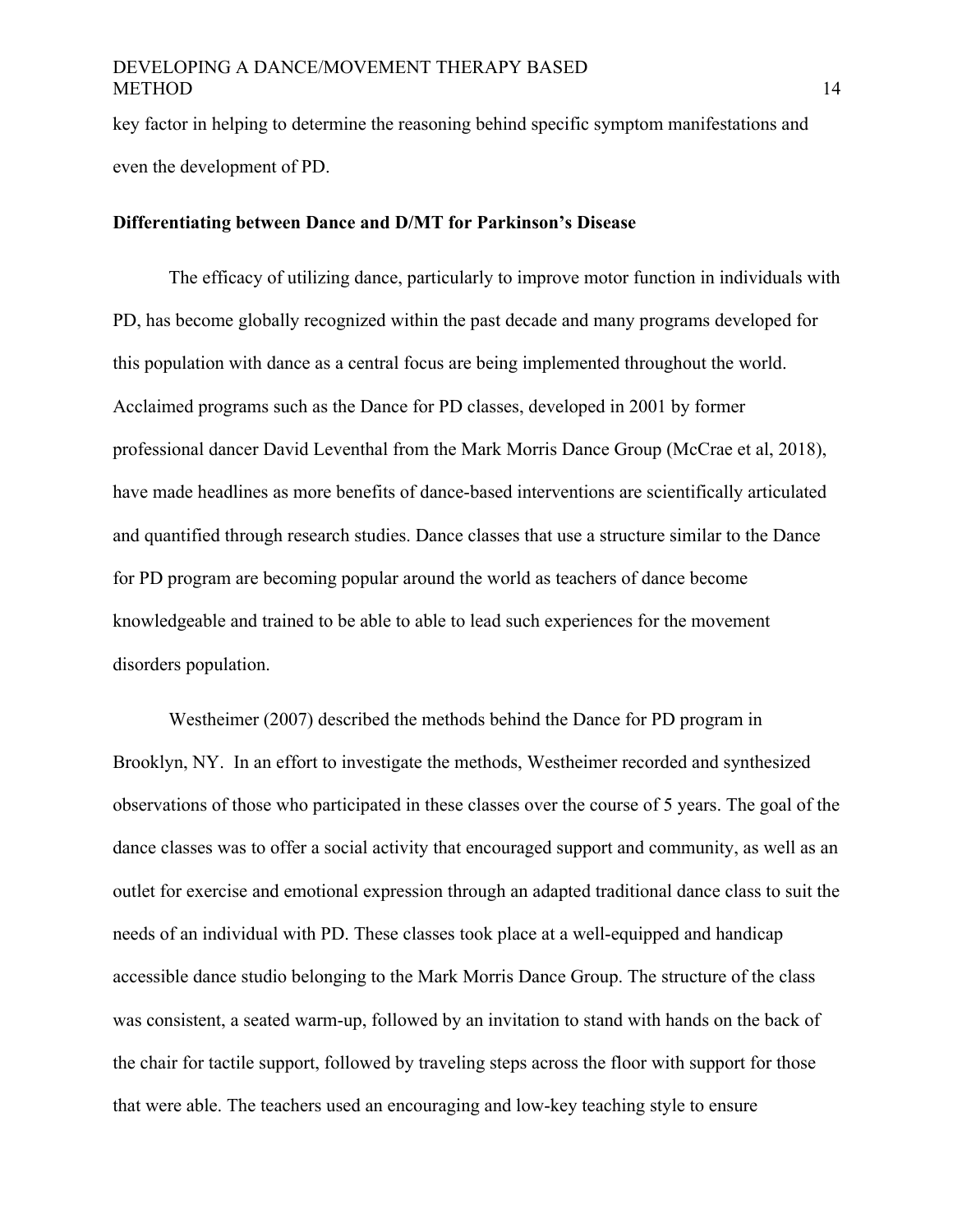participants were comfortable and had the freedom to move as their bodies allowed throughout the class. Using repetition, variation, and improvisation challenged both the mental and physical abilities of the participants. Visual and musically rhythmic cues provided by a live accompanist, helped "persons with PD who no longer can rely on their unconscious sense of balance and ability to initiate and control automatic movements such as walking" (p. 2). The classed closed with a circle, a well-known Dance/Movement Therapy method, where the participants had the opportunity to acknowledge one another and their time together through movement.

The Dance for PD program, though acknowledged as effective and beneficial for the PD population by leading specialists and neurologists, is not considered dance/movement therapy (D/MT) for a few reasons. First, the classes are led by dance artists who "utilize the innate therapeutic power of dance" (Imus, 2014) rather than accredited clinicians. Imus (2014) explains that though both dance teachers and dance/movement therapist use a continuum of dance approaches in their work, the dance/movement therapist is additionally equipped with skills necessary to respond to emotions and issues that come up in the moment with their clients. Second, the program does not utilize a psychotherapeutic model or allow space for verbal dialogue and processing as therapeutic intervention in its implementation of movement. Third, the structure of the classes is directive and planned with teaching dance and choreography as the focal point, rather than the process and facilitation of connection, expression, communication and change through movement being the objective like in D/MT.

#### **Dance/Movement Therapy for Parkinson's Disease**

There is a substantial amount of research on the therapeutic benefits of using dance recreationally and traditional instruction in group settings like the Dance for PD program (McCrae, 2018), but little has been published describing the benefits of a clinical application of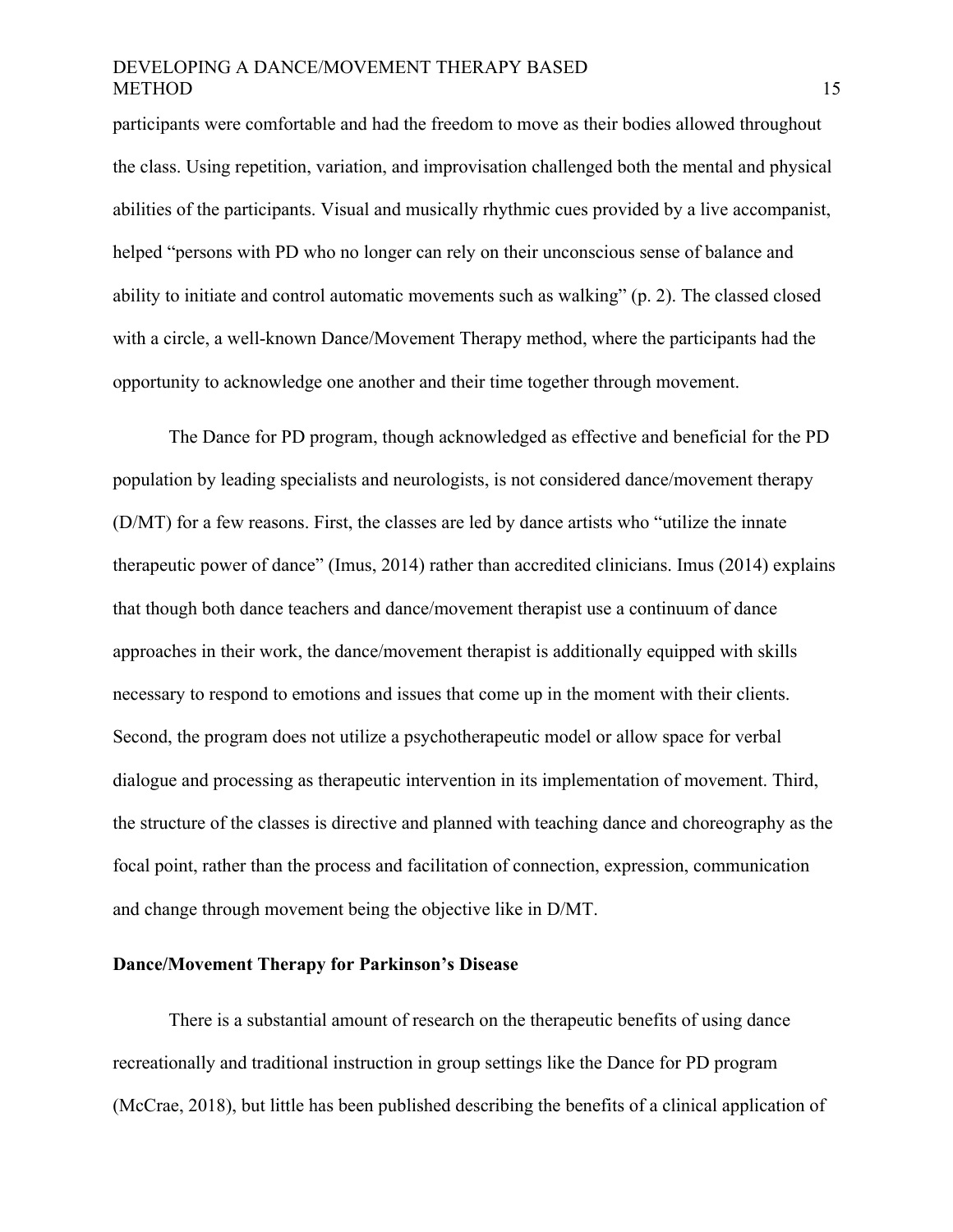dance and movement by a trained dance/movement therapist with the PD population. Michels, Dubaz, Hoethal, and Bega (2018) note D/MT's potential to attend to both the motor and nonmotor symptoms of PD simultaneously as it includes "the bio-psychosocial development of the individual" (p. 249) along with aspects of aesthetics, education and recreation, unlike traditional dance instruction. These authors conducted a small study with 13 participants to determine whether attending a weekly D/MT would be "safe, feasible, and enjoyable" (p. 249) for the participants. Though the study was limited to 10 weeks and a small demographic of subjects, the D/MT group mind-body intervention, facilitated by an accredited dance/movement therapist, was found to meet the authors' aims of enjoyment and safety for all the participants. Though this article concludes the feasibility of D/MT interventions for this population, the authors recognize limitations for further implementation within a wider demographic due to low accessibility to accredited dance/movement therapists for many communities.

#### **Body Identity**

Vann-Ward, Morse, and Charmaz (2017) describe identity dilemmas experienced by recently diagnosed individuals with PD. Such dilemmas included a proclivity to risk taking, emotional numbness and disconnectedness related to coming to terms with their diagnosis, a desperation to return to the life they had before PD, isolation, and anxiety and an erosion of selfworth among other challenges to their sense of self. The experience of these dilemmas is a difficult shift of information, filled with grieving the loss of the idea of the life one might have imagined, the loss of their mobility and some autonomy, and changes of their roles in family and social systems. This grappling with identity is a time of intense adjustment, followed by a renewal of reconnection of self, forming new aspects of identity and sense of self as the reality of the rest of their lives evolving with the progression of PD sets in. Changes and difficulties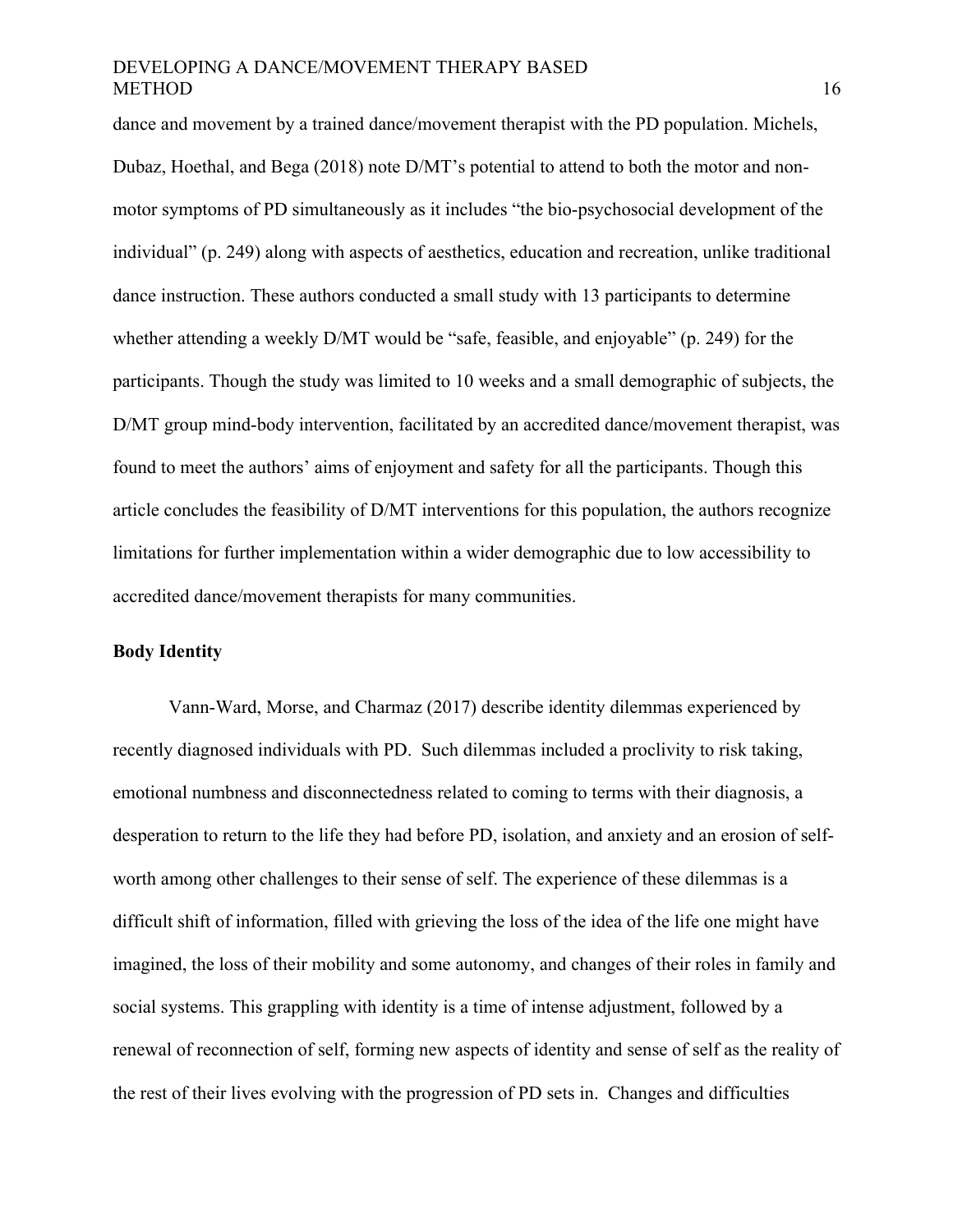within the multiplicity of the body are central to this intense adjustment, in turn changing and effecting one's interpersonal and intrapersonal relationships. If the body is where it all begins, it is appropriate to include and even focus on exploration and contemplation of the body and its movements within this identity renewal and search for the root cause of PD.

Body identity, a developmental theory defined by Caldwell (2016), is at the core of how humans understand and develop their sense of self. Experiences, from the time in the womb to the present moment, are observed and internalized by the body which in turn shapes and informs the way we move throughout the world and the way we view ourselves within it. To understand the body and examine how it moves, shifts, and changes from birth to death is to understand and connect to self. The narrative of the body with its memory, patterns, and behaviors, forms the cognitive mind within its infrastructure as we grow and is indicative of the human experience. Body identity is constant, plastic, conscious and subconscious, it is "multiple, non-verbal, relational, situational and social" (p.228). Though the author does not define specific therapeutic methodology to which this theory can be applied, it can be assumed that body-based practices like D/MT with a trained facilitator would be an appropriate place to begin.

As with any theory concerning self-concept and awareness, body identity does not develop or expand by simple means. It is wrought by ample investigation and experiencing through movement exploration, discussion and time taken to listen with and to the body. In individual's with PD, this is easier said than done especially when awareness of the body-mind connection has not been approached in the person's past. A space where the whole of individual with PD is the centralized focus, like in an individual D/MT session, where time is taken by the facilitator to foster compassionate and kinesthetic empathy, where past and present experiences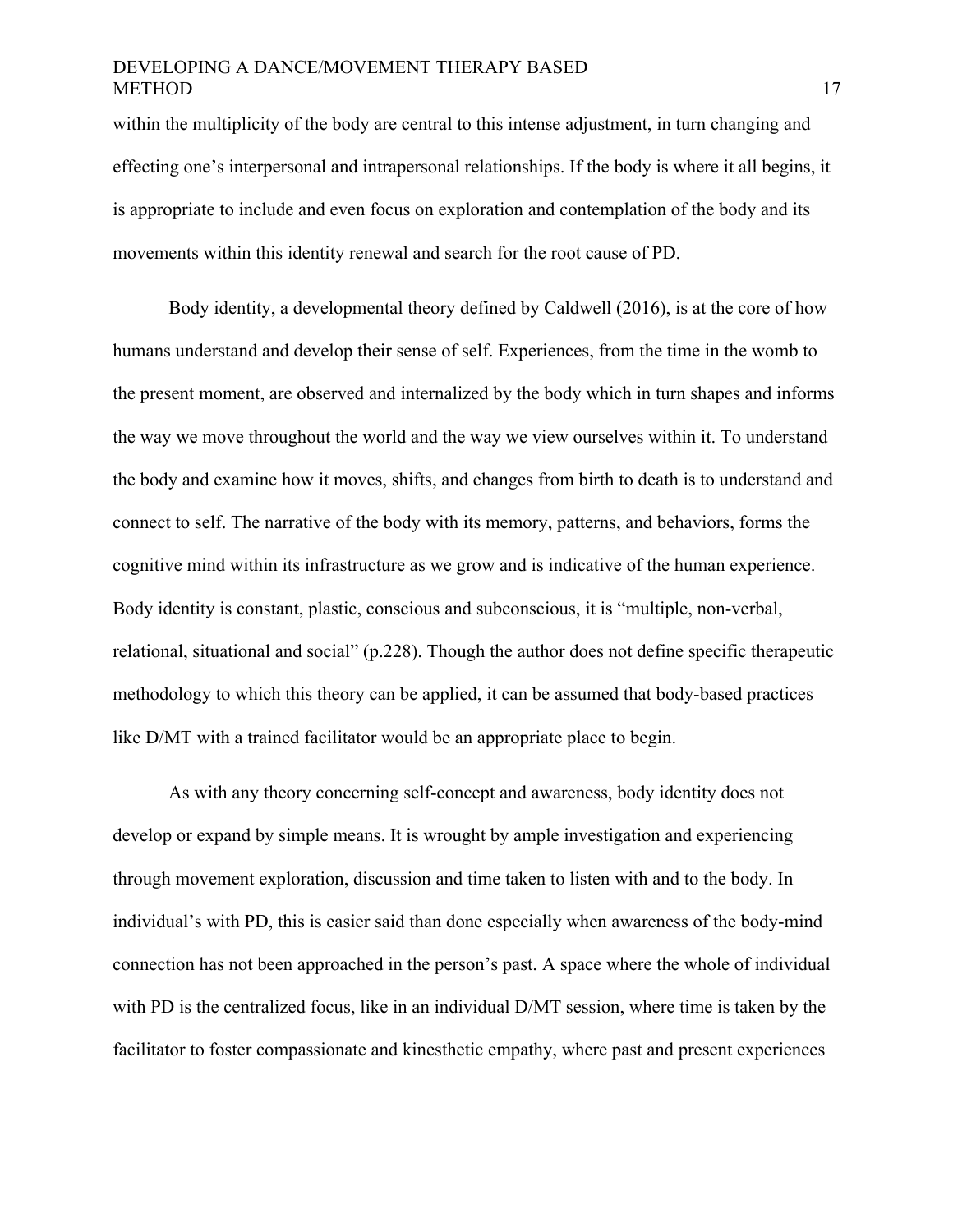are considered, and where the individual can feel safe to move and process at their own speed is imperative for members of this population to cultivate a restored sense of body identity.

#### **Methods**

The method described in this thesis was developed to address the need for an indivildualized holistic mind-body movement-based approach to cultivate awareness, ownership, and restoration of body identity, by adapting D/MT approaches, for individuals with Parkinson's Disease (PD) . For this intervention, an integrative approach comprised of elements from humanistic therapies in tandem with existing D/MT methodologies was used within the dynamics of a one-to-one collaborative therapeutic relationship with two separate participants. The primary D/MT methodology used within the 'collaborative trial-and-error' process of this intervention included a warm-up, mirroring, the use of mental visualization and imagery, as well as verbal processing and dialogue. The initial method design came from the intuition of the clinician's existing knowledge of D/MT and psychotherapeutic methods, prior experience with members of the PD population,

# **Location**

The location of this intervention, a movement disorders center in Vernon, Connecticut, was a satellite location of a larger hospital system that specializes in the treatment of individuals living with conditions such as PD, Ataxias, Dystonia, Essential Tremors, and physically debilitating neurocognitive disorders such as dementia. This location was chosen due to the clinician's existing connection to the facility, the familiarity of the facility among members of the local Parkinson's Disease population, and the availability of the 'wellness room' within the facility to conduct sessions. The wellness room had sufficient space for a wide array of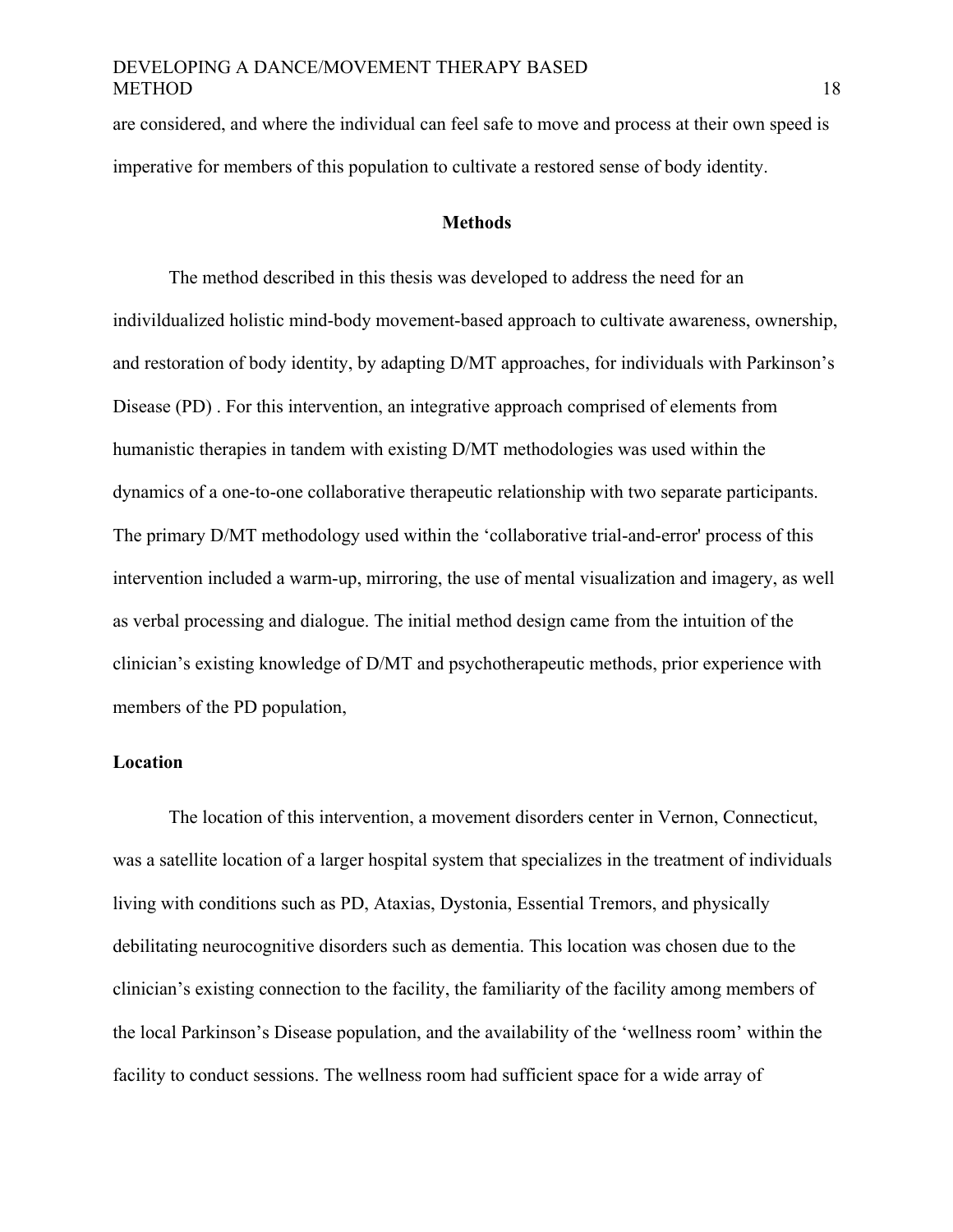movement possibilities and was equipped with a state-of-the-art sound system, adjustable overhead lighting, a wall of floor to ceiling mirrors, folding chairs, a closet with various exercise mats, weights, and balls.

Over the span of four months, two participants attended weekly hour-long sessions with the facilitator in the wellness room at movement disorders center. The room was consistently setup with two folding chairs facing one another, the mirrors uncovered, and the rest of the space open and clear of other furniture. Ambient and relaxing acoustic or electronic music without lyrics was played throughout the session at a medium volume to aid in creating an inviting and soothing. The lights were adjusted to be at a lower setting, providing a soft atmospheric quality.

#### **Participants**

The participants were referred from the Medical Director and Head Neurologist at the movement disorders center in Connecticut. Participants included two Caucasian females aged 69 and 73, who had each a five to ten-year diagnosis of Parkinson's Disease. Henceforth, the participants will be referred to as K and J.

# **Procedure**

Participants each attended between 20-25 hour-long individual D/MT sessions over the course of six months. The protocol for the intervention utilized attunement and intuition of both the facilitator and participant in the present moment to guide the movements and discussion needed in place of a consistently implemented procedure. Each of the sections below describes elements of the method that were implemented as the facilitator deemed appropriate throughout each session, the most consistent elements being the verbal check-in, and the closure.

#### **Verbal Check-In**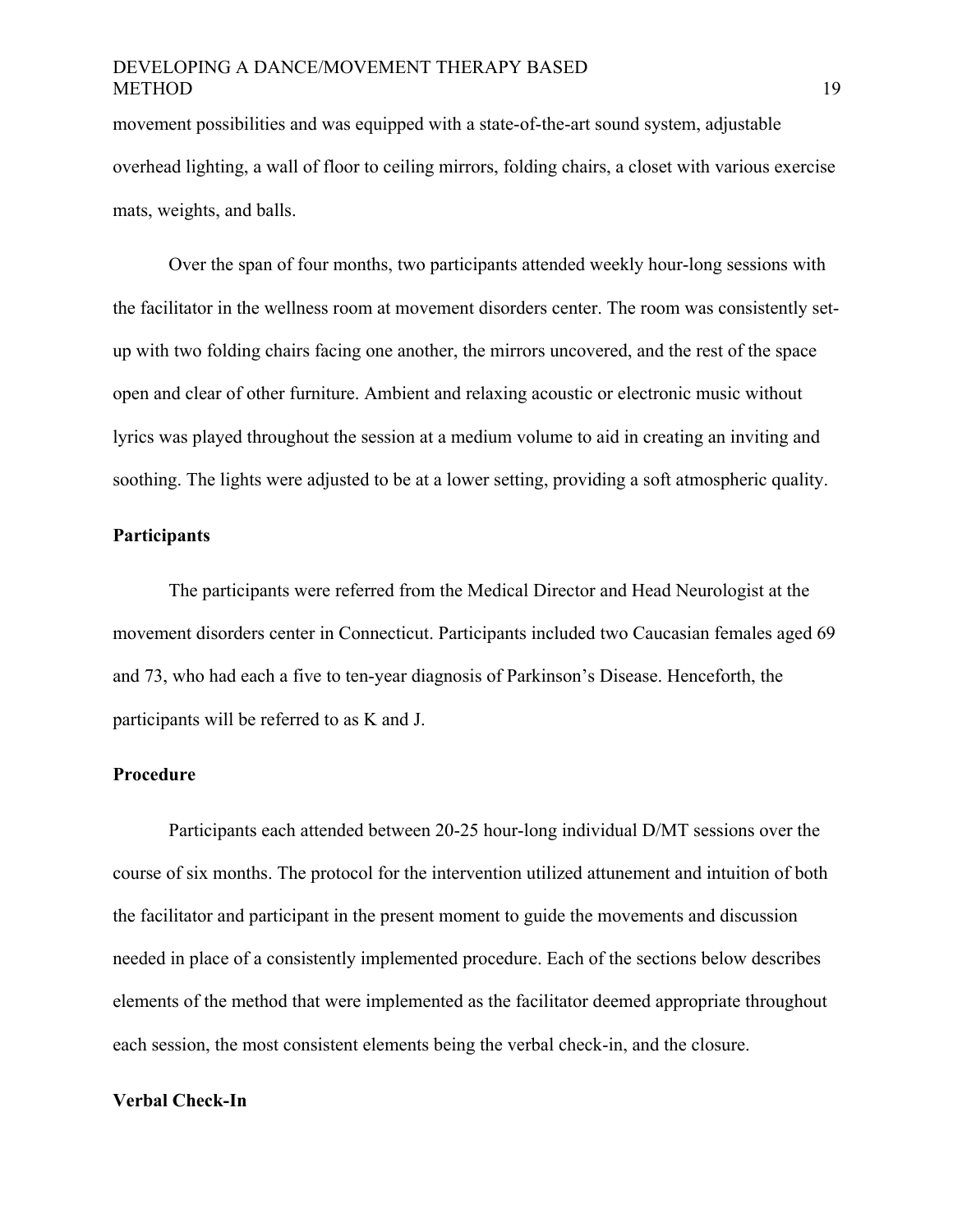Each individual session began with a verbal conversation with the participant as soon as they entered the wellness room, including an overview of the prior week. Inquiries prompted the participants to verbally relay an account of events, physical activities, and both interpersonal and intrapersonal occurrences that were significant. From there, the facilitator would consistently ask two questions: 1.) "How does your body feel today?", 2.) "How do you feel like you need to move today?".

#### **Facilitated Mirroring**

Using the answers to these questions as a baseline, the facilitator would structure a seated, breath-based warm-up in the moment that invited the participant to connect to their bodies in way that was appropriate to their emotional and physical state. The facilitator invited the participant to follow along and embody movements aimed at regulating any heightened body or mood states if needed, such as dyskinesia, draw focus to the experience of sensing and mobilizing, and initiate a movement dialogue that continued throughout the remainder of the session. The warm-up, always influenced by the present state of the participant and improvised intuitively by the clinician, would include the technique of '*facilitated mirroring*', or mirroring led primarily by the facilitator using attunement to refine, expand, and advance the participant's movement range and vocabulary.

#### **Collaborative and Attuned Dialogue**

After warming up, themes of each session's movement dialogue were built around the subjective movement needs of the participant using improvisation and moments of facilitated mirroring along with intermittent exchanges of reflective discussion as questions and connections would come up for both the participant and clinician. This exchange of verbal and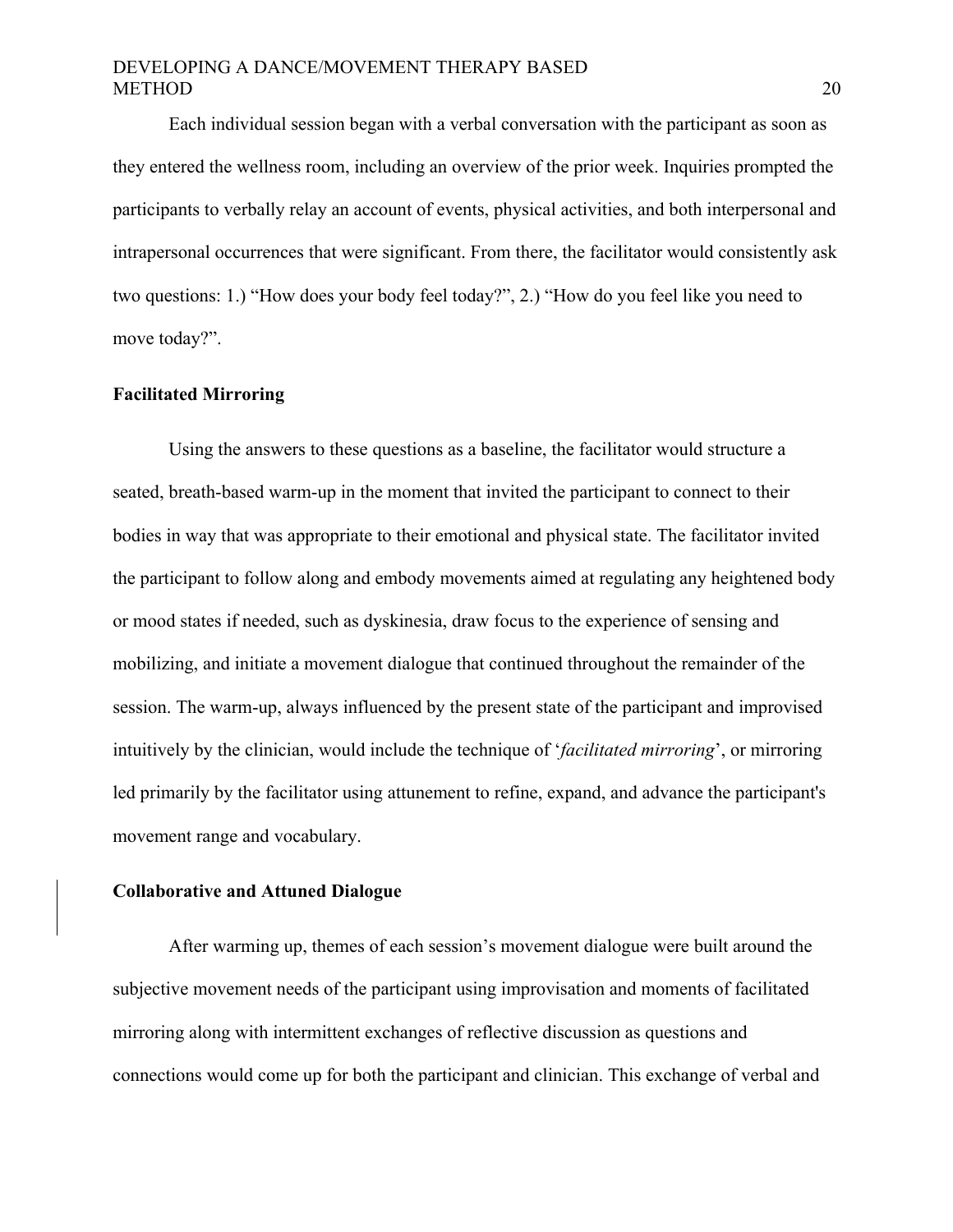movement dialogues allowed for equal contribution from both client and facilitator to progress towards treatment goals while also holding a space safe enough for equal exploration within the dyad. This required a mutual understanding from both members of the one-to-one therapeutic relationship that neither person had the exact solution or protocol to achieve the desired results, but with authentic investigation through willing and shared movement dialogue and verbal discussion, new discoveries and progress towards restoration could be made.

The movement sequences introduced by the facilitator and embodied by the participants after a warm-up were aimed to first match and validate the energy of the individual in the present moment before any invitation or encouragement to explore new ways of moving. Hand movements started small within the near kinesphere if the participant was having difficulty with rigidity that day. Sequential spinal movements began slow and in sync with breath if the participant's energy was lower or if they mentioned that they were waiting for a recent dose of medicine to activate. The participant would follow the facilitator in real time, with the space to move independently and spontaneously. These movement sequences would be repeated two to three times with moments of verbal discussion and processing in between, letting new connections and approaches to the movement emerge and be applied each time the movements were repeated.

#### **Cueing with Touch**

On a few occasions, the facilitator implemented gentle touch cues to continue in the expansion and furtherment of the participant's movements. The use of touch as cueing was consistently and clearly communicated beforehand and only implemented with the participant's verbal consent. Most often, touch was used when appropriate along with verbal prompting to physically cue muscle groups or extremities to gently let go of tension or to release further into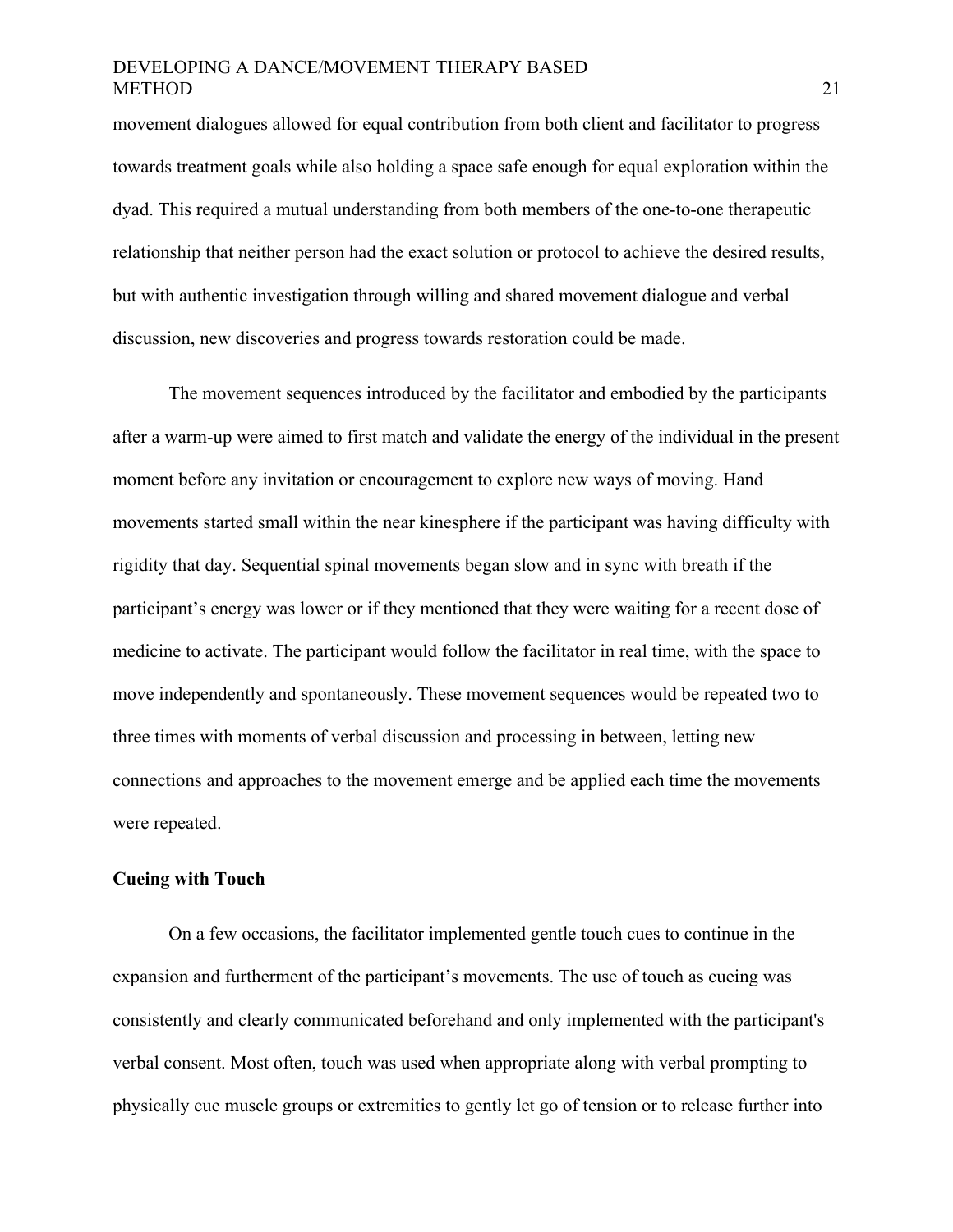gravity. The facilitator also utilized "*Assisted Mobilization*", which was an active supporting and moving of a participant's full extremity (leg or arm) while verbally encouraging complete relaxation of that muscle group.

# **Mental Visualization and Imagery**

Mental visualization and imagery were often used throughout each session as a means to connect familiar concepts to the participants' approaches to both functional and expressive movements. The facilitator would use descriptive and appropriate images preferred by the participant, usually relating to nature or weight, in order to evoke different ways of accessing certain movement and a deeper attachment to the movement in question. The concepts of acknowledging, trusting, using, and moving with gravity in order to achieve the participant's functional movement/body-oriented goals were consistently introduced and discussed in relation to functional mobility and movement patterns throughout the session. For example, using the image of sand pouring from the top of the head while taking time to curve to both the left and right sides allowed for greater range in mobility through relaxation of the neck and shoulders. These images would be discussed verbally before the participant investigated their essence through movement.

### **Standing, Walking, and Closure**

If there was time left in the session after ample seated movement exploration and discussion, standing and walking as a culminating activity was encouraged by the facilitator. The themes and functions that had emerged as poignant throughout the session would be revisited through a movement that is able to serve as both functional and expressive. Many times, the question "what do you notice?" would be asked by the facilitator to evoke connection between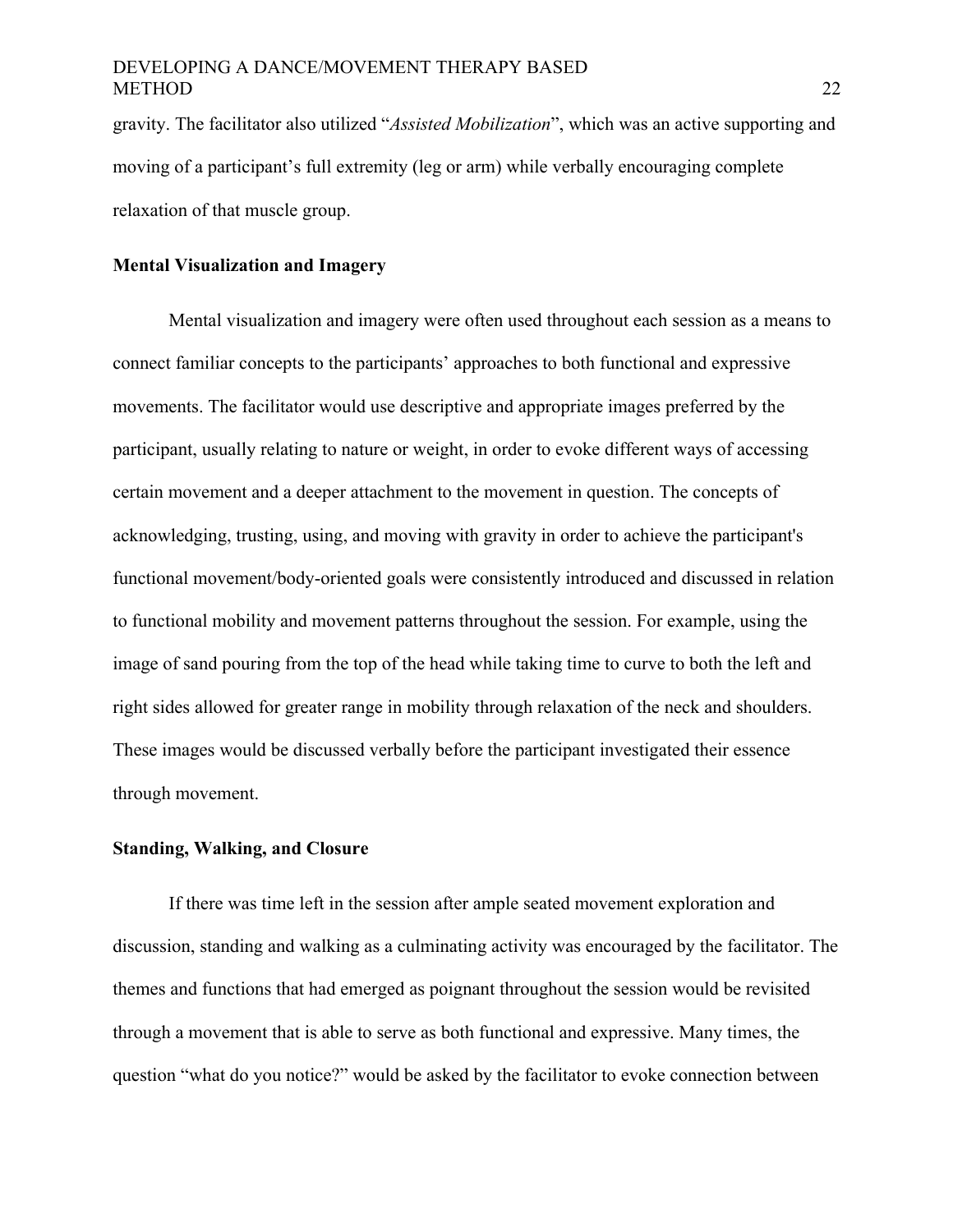exploration and insight from earlier in the hour. The participant would have a few minutes to explore walking with the added application of the new movement concepts. Dialogue would remain open to give space for vocalization of questions, difficulties, or more insights as they came up. The facilitator would either choose to witness the participant walking or join them at their side. Closure of each session would be initiated with a verbal discussion of the progress made that day and a 'homework' assignment, which consisted of an encouraging invitation for the participant to think about an aspect of movement that been explored that day at some point in their daily lives over the next week.

The facilitator would then take 10-15 minutes to process and reflect on the session through movement and brief note-taking. Poignant events, ideas, and contemplations regarding both of the participants' unique and individualized cases and were consistently processed and synthesized with the facilitator's mentor, a board-certified D/MT and Somatic Psychotherapist whose specialization in body-centered practices, the polyvagal theory, and trauma brought exciting insights and connections to the process.

#### **Results**

The following sections discuss the observed results of each element of the method as implemented by the facilitator with the two participants.

#### **A Flexible Procedure**

As Parkinson's disease is a fluxing condition, it was important for the protocol of this method to be flexible and adaptable to fit the needs of the participants. Without a regimented procedure, the facilitator was able to implement the different elements of the method based on the present state of the individuals. This flexibility allowed for greater attunement within the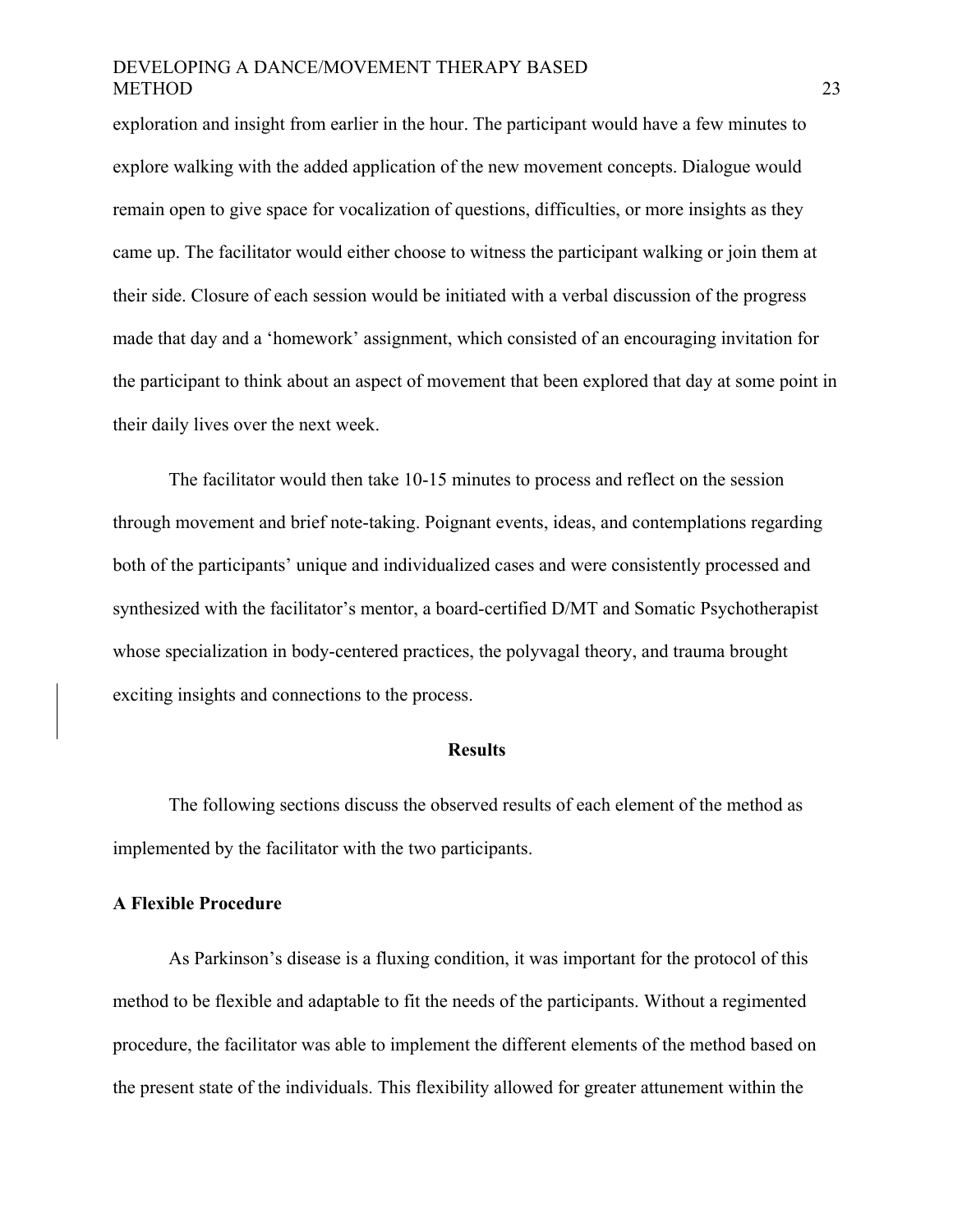therapeutic relationship as it gave validation to the present subjective needs of the participants while also holding space for movement expansion and exploration. It is believed that the space for unregimented verbal dialogue and movement exploration contributed to a raised sense of empowerment and elevated ownership of body identity.

# **Verbal Check-In**

A verbal check-in at the beginning of the session invited the participant to state their present needs, relay significant information, and become acclimated to the space. This allowed for the participant to be validated and empowered by having a voice in how the session would be shaped. For the facilitator, it was a time to become attuned to the current baseline of the participant by actively listening with both mind and body. This resulted in a deepened sense of empathy and the ability to intuitively implement the elements of the method more effectively. During this check-in, the participants would also mention how concepts from the previous sessions would come to mind throughout the week, which relayed the continued practice of strengthening the mind-body connection due to the information gleaned from the method.

#### **Facilitated Mirroring**

Using the D/MT method of mirroring as a baseline, the facilitator was able to modify the method to better suit the participants. The act of mirroring in D/MT is empowering and validating on its own, but in this method the additional element of facilitating mirroring with an intention, either to regulate or activate the participant's body, acted as a vessel for the facilitator to attune to the needs and the movement of the participants in present time through movement, rather than through verbal dialogue. This allowed for the participant to move and follow along with little resistance or worry, and for the facilitator to observe the details and nuances of the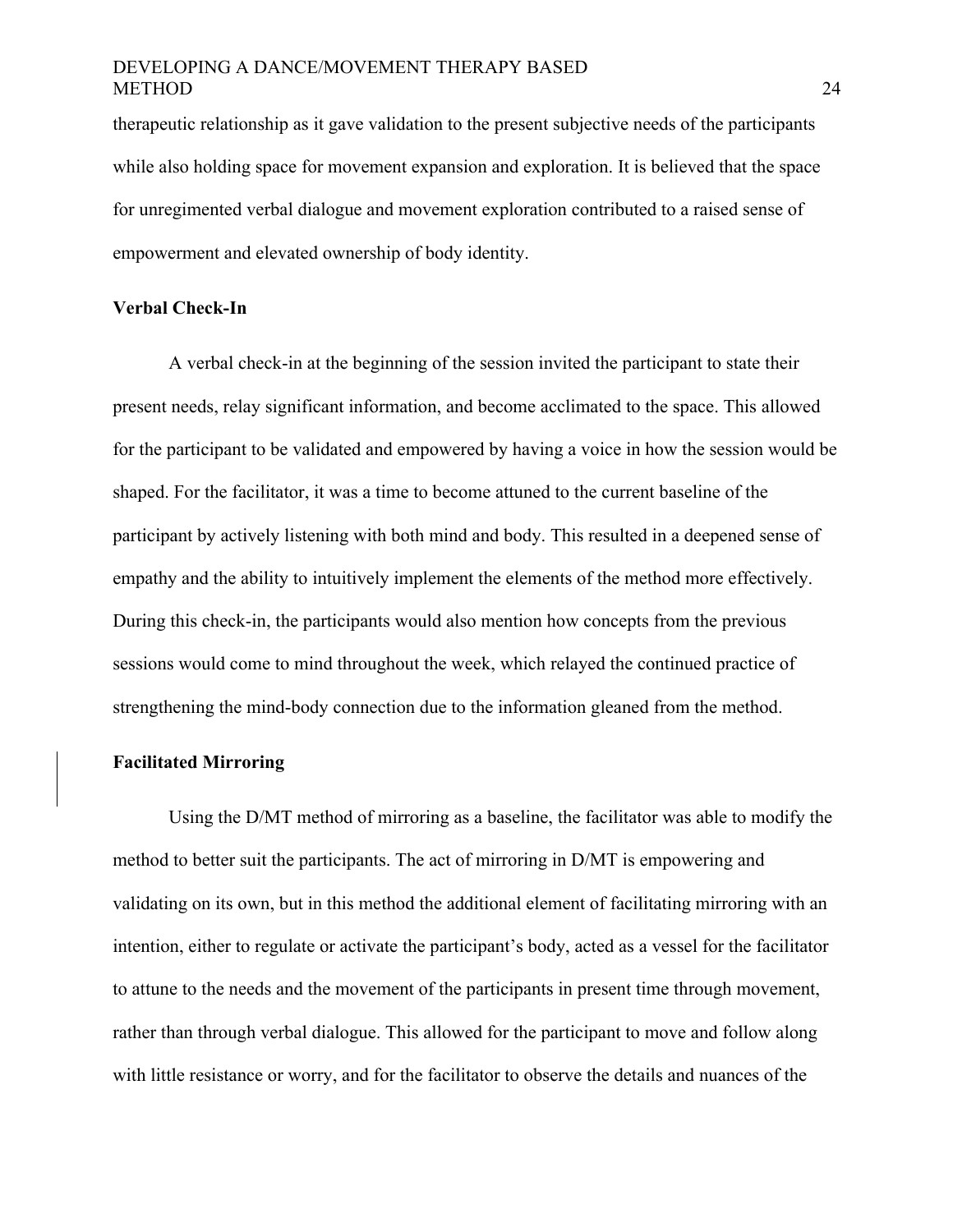participant's movements in the moment. The implementation of this approach consistently yielded an observable regulation of any tremors or dyskinesia, a visible loosening or relaxation of physical tenseness and rigidity, and gainful discussion with the participants processing the movement sequences and what came up for them in their body.

# **Collaborative and Attuned Dialogue**

The constant interludes of collaborative discussion, reflections, and suggestions of movement exploration between facilitator and participant fostered a rich and stable therapeutic relationship. The ability to verbally discuss the process in the moment allowed for feedback from both parties to inform what was and was not beneficial throughout the progression of the session. This approach evoked mind-body connection and encouraged further exploration of movement. Giving the participants the space to influence and shape their experiences during the sessions enabled a sense of ownership and validation that they are the true experts on their condition.

As the therapeutic relationship evolved and more ranges movement were explored, the number of honest and insightful connections between body movements and past and present narratives increased. Memories of past experiences and travels were activated by the movement dialogue and verbal discussion. The participants were also able to begin making connections between thinking behaviors and both functional and expressive movement patterns throughout the session due to the facilitators verbal and movement prompts. Both verbal and movement dialogues resulted in fruitful discoveries of untapped mobility and expansion of dynamics and initiation of movements.

#### **Cueing with Touch**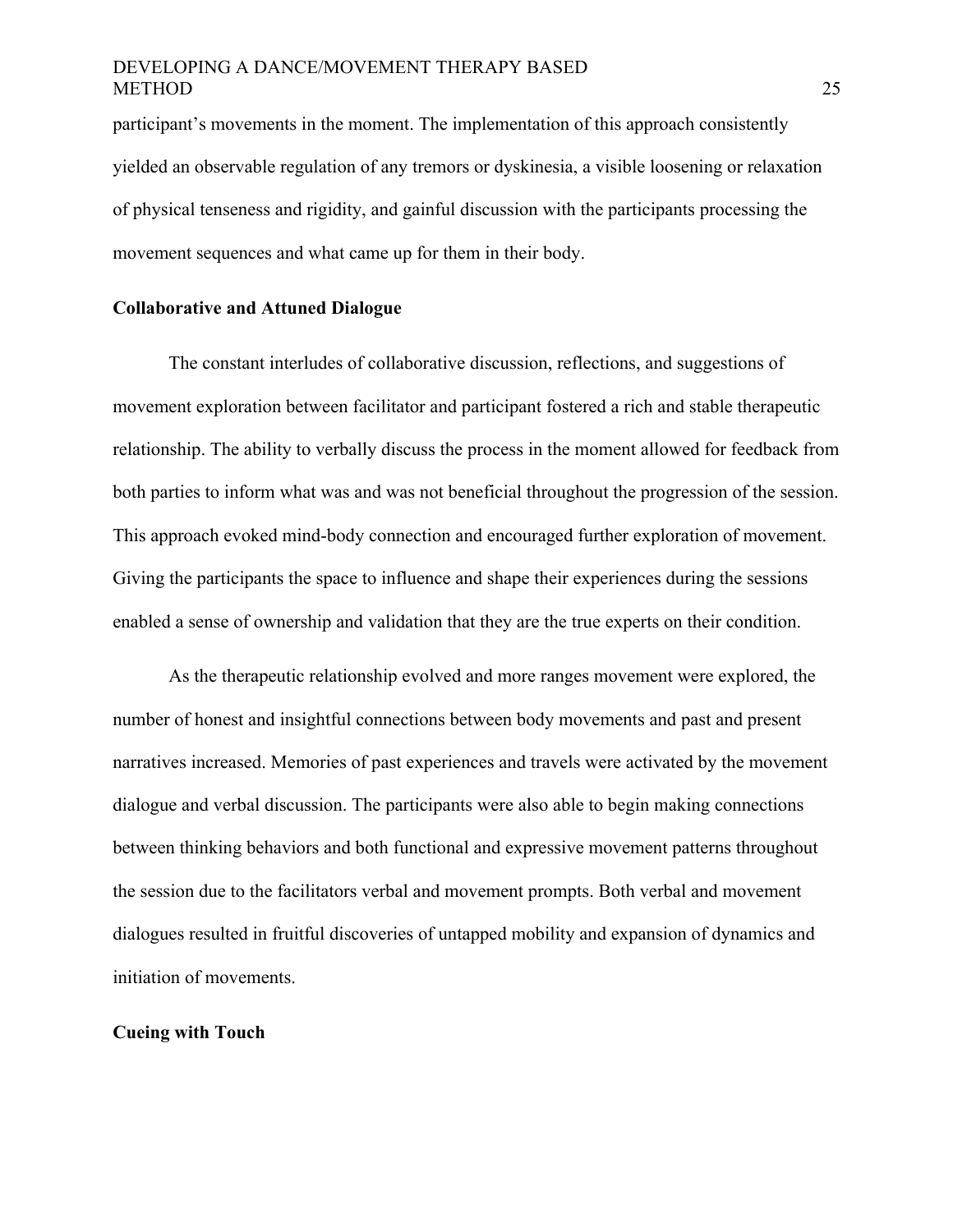The application of touch introduced physical feedback from an outside stimulus that offered support and invited an increase of trust in the participant's own body as well as within the therapeutic relationship. Gentle touch cues often elicited a relaxation in tense muscles while assisted mobilization, allowed the participants to actively encourage their larger working muscle groups to release during mobilization. This use of touch cues increased the participants control over their body actions and also their abilities to initiate mobilization without a strenuous amount of effort.

#### **Mental Visualization and Imagery**

The use of connecting body movements to familiar concepts that were able to be clearly visualized resulted in a more nuanced and integrated embodiment of the movement task at hand. The facilitator observed that the more each participant understood the image being described, the fuller their movements became. Using mental imagery also stimulated various memories from the participants' past which were brought up during verbal discussion. This stimulation of memories through images and embodiment further cultivated a stronger sense of mind-body connection.

For one participant, the facilitator was able to notice a visible difference week to week of decreased tension held in the neck and torso at the end of each session. The images of sand pouring from the head and giving in to gravity decreased the rigidity in her torso and eventually allowed her to touch the floor while curving and leaning and to each side in a seated position. Another notable image that was beneficial was that of a fiddlehead unfurling in relation to the spine uncurling from a slouched and closed position to an open and expanded upright posture. This image incited successful execution of sequential spinal movements and a more upright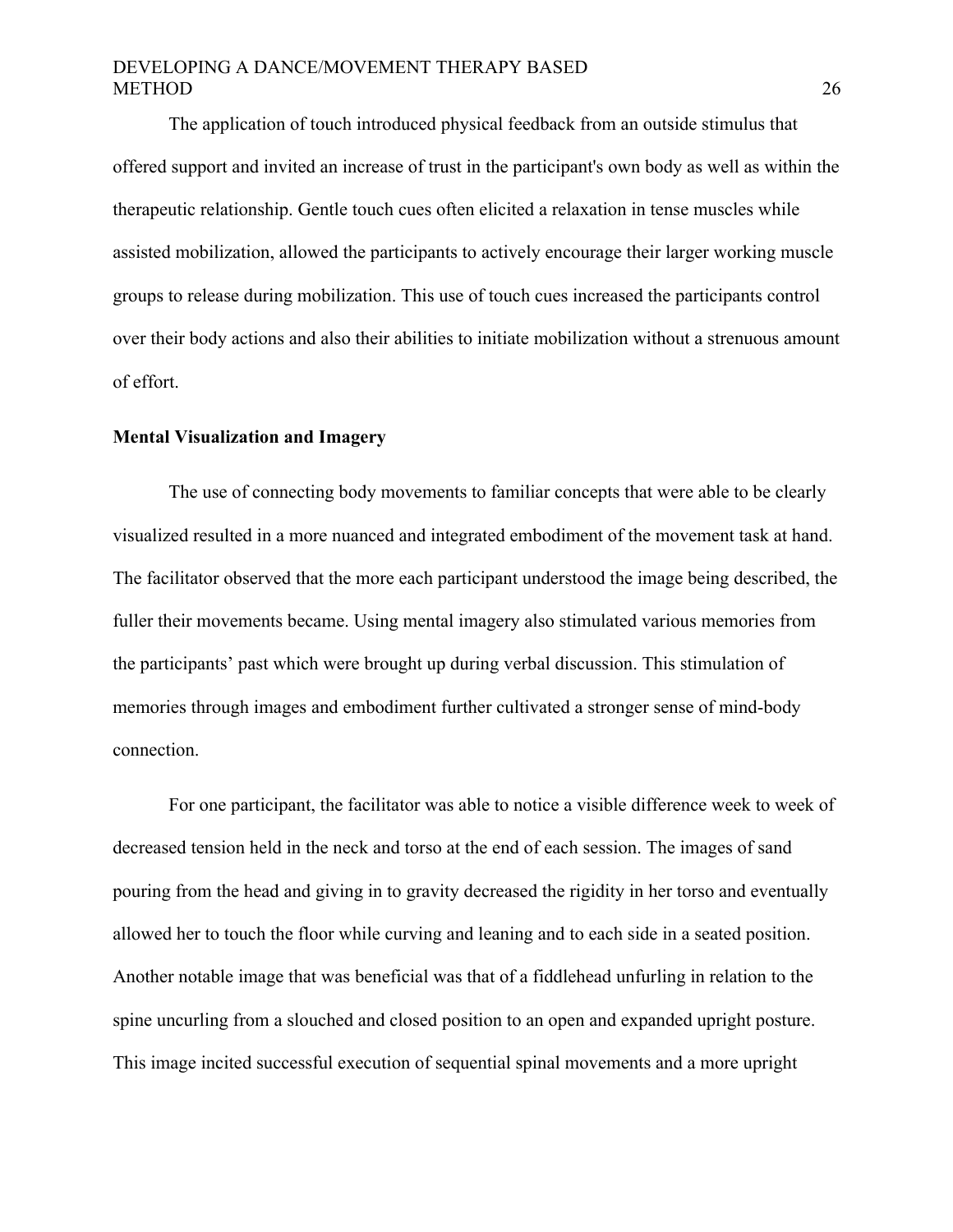posture. Rigidity in the spine and pelvis began to observably decrease in both participants as different images involving twisting, lengthening, and opening were explored and introduced.

# **Standing and Walking**

Time to stand and walk towards the end of the session acted as an evaluation of the work done throughout the session. The participants were able to synthesize the concepts processed during the hour and apply them in a functional manner while verbally reflecting. There was consistently an observation of increased confidence and renewed energy in both participants during this time. Walking incited ideas and connections of how the movements and principles processed during the session could be applied over the next week. The 'homework' assignments evoked continued mindful moving and fruitful mind-body contemplation in the participant's daily life resulting in increased incitation, movement exploration, discussion during the next session.

#### **Discussion**

The literature reviewed provides an overview of Parkinson's Disease, current treatments, and the existence of few studies that highlight the efficacy of recreational therapeutic dance and Dance/Movement Therapy for this population. The findings within the literature suggest the need for a movement-based intervention that cultivates the mind-body connection as a supplemental symptom management strategy for the PD population. The method developed and outlined in this thesis attended to this profound need through implementing weekly individual D/MT sessions in order to cultivate and deepen the body identity of two individuals diagnosed with Parkinson's Disease (PD).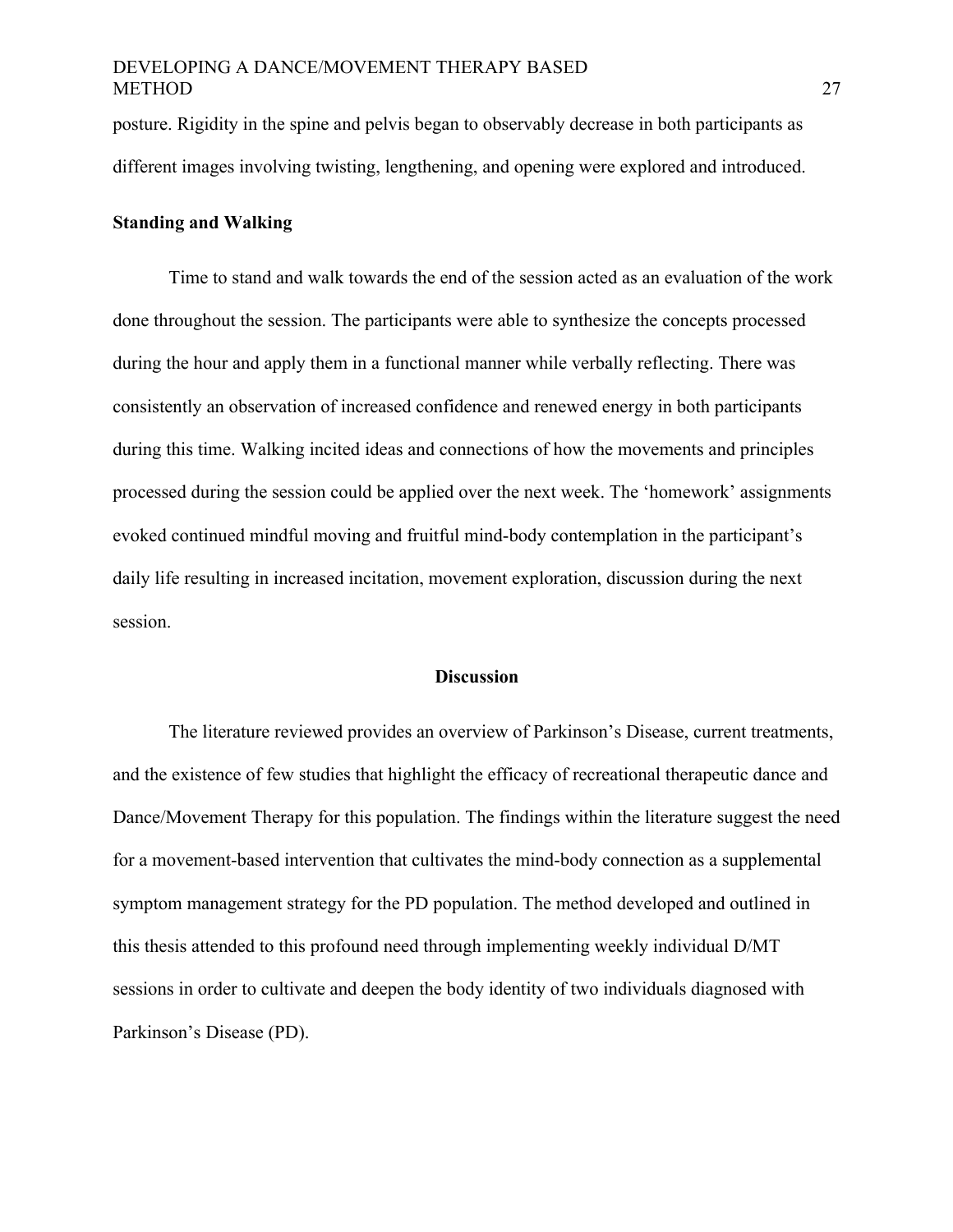The development of this method addressed the need for individualized and holistic approaches to maintain and improve full body wellness within the treatment options for individuals with PD using a movement-based intervention in tandem with psychotherapeutic methods. This method successfully addressed both motor and non-motor symptoms as well as aspects of the common occurrence of difficulties with identity for those diagnosed with PD. This approach focused on the individual and their unique experiences, using verbal and movement dialogue in familiar and new ways to process and empower the sense of self.

The process for the facilitator was rich with discoveries and development of approaching the work of D/MT in an individual therapeutic setting. Through the use of intuition as a guide and mirroring as a tool to access kinesthetic empathy, a stronger sense of authentic attunement was honed within the therapeutic relationship. The allowance for active collaboration with the participants throughout the course of the sessions brought genuine and active feedback that informed intuition and deepened the capacity for trust and understanding between both facilitator and participant. As the weeks progressed the facilitator noticed a heightened ability to connect with the participants and their movements in the present moment while remaining attentive and open to hold space for participant's processing of past experiences. They also noticed shifts of perspective and connection within their own body and movement patterns to past and present experiences, speculating that consistently witnessing others becoming more aware of their bodies aided them in cultivating their own body identity.

The facilitator was able to apply an in depth understanding of D/MT methodology, knowledge of PD, and attunement within individual D/MT sessions to explore and discuss movement, the body, and awareness of past and present experiences and sensations with two patients diagnosed with Parkinson's Disease. What emerged from these sessions was a myriad of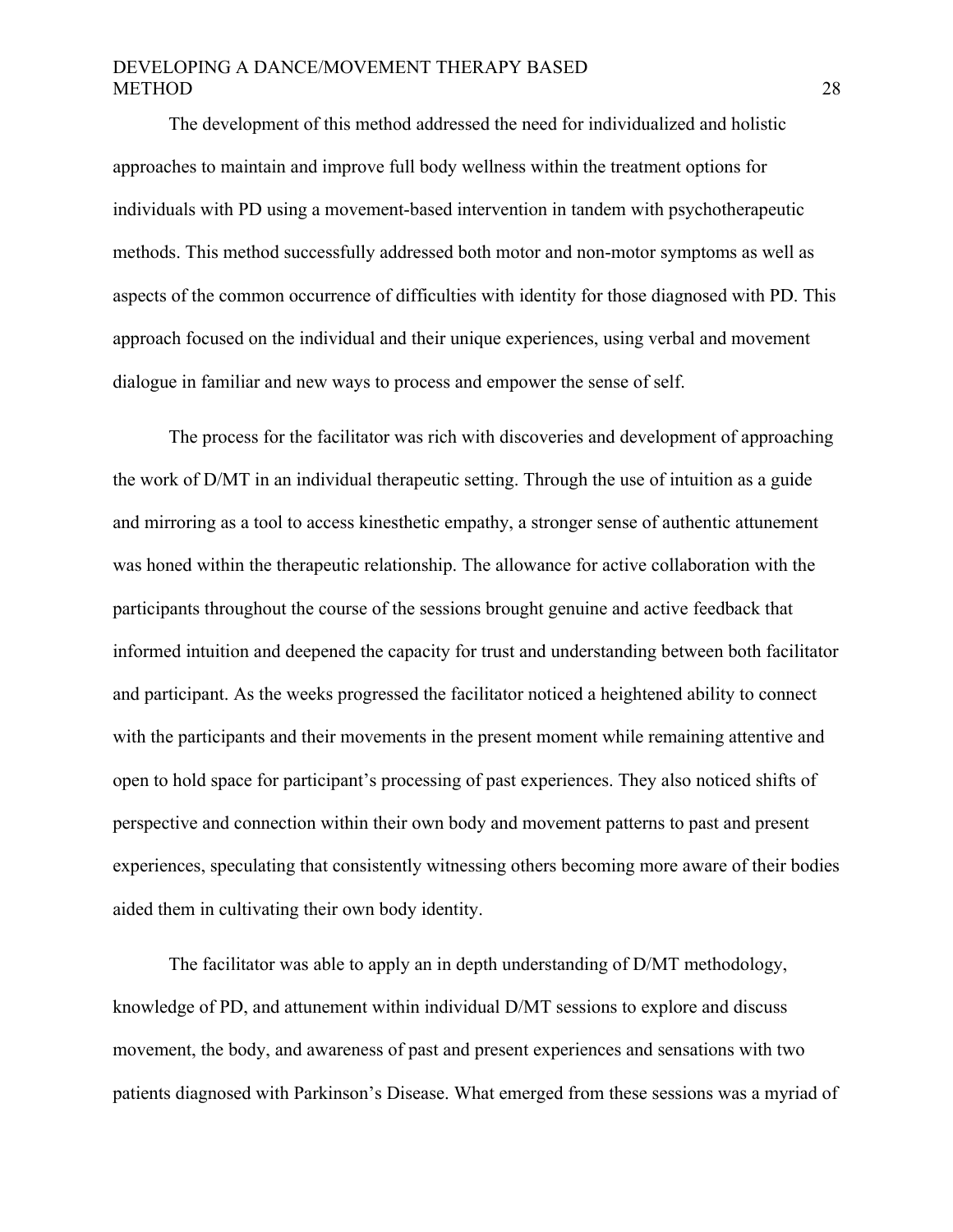information gained and connections made by both the participants and facilitator; the beginning of understanding how and why honing body identity for individuals within the PD population through movement-based interventions could be extremely effective and beneficial.

The positive findings and observations of the participants and self throughout the process of developing this method inform that this approach and approaches similar to this may be beneficial to a wider demographic of the PD population as well as other chronic movement disorders. More exploration of this method in cross-cultural settings needs to be done, as both participants were white females from Connecticut, in order to calibrate the approach to be accessible and inclusive to all individuals living with PD. Research to examine the differences between participating in D/MT in a group setting verses an individual therapeutic setting is recommended to continue investigating the benefits of these approaches with this population.

Through further development and adaption of D/MT methods as well as other body-based practices, a new way of approaching treatment for this disease may emerge and initiate much needed changes in treatment approaches to other neurodegenerative diseases as well. There is a need within the medical community to continue looking at and investigating PD through a more holistic and person-centered lens that encourages a more powerful and confident sense of selfconcept for individuals of this population. More research to continue investigating body identity and this population may lead to break-throughs resulting in the ability to pinpoint more efficient and patient-specific interventions. As the expressive arts therapies are grounded in theories of humanistic and collaborative approaches, perhaps mind-body methodologies such as those found within this D/MT method are aptly suited to supplement approved PD treatments and address the whole individual who happens to be living with PD rather than focusing solely on managing PD symptoms through medication and surgical means. Perhaps studies that implement more methods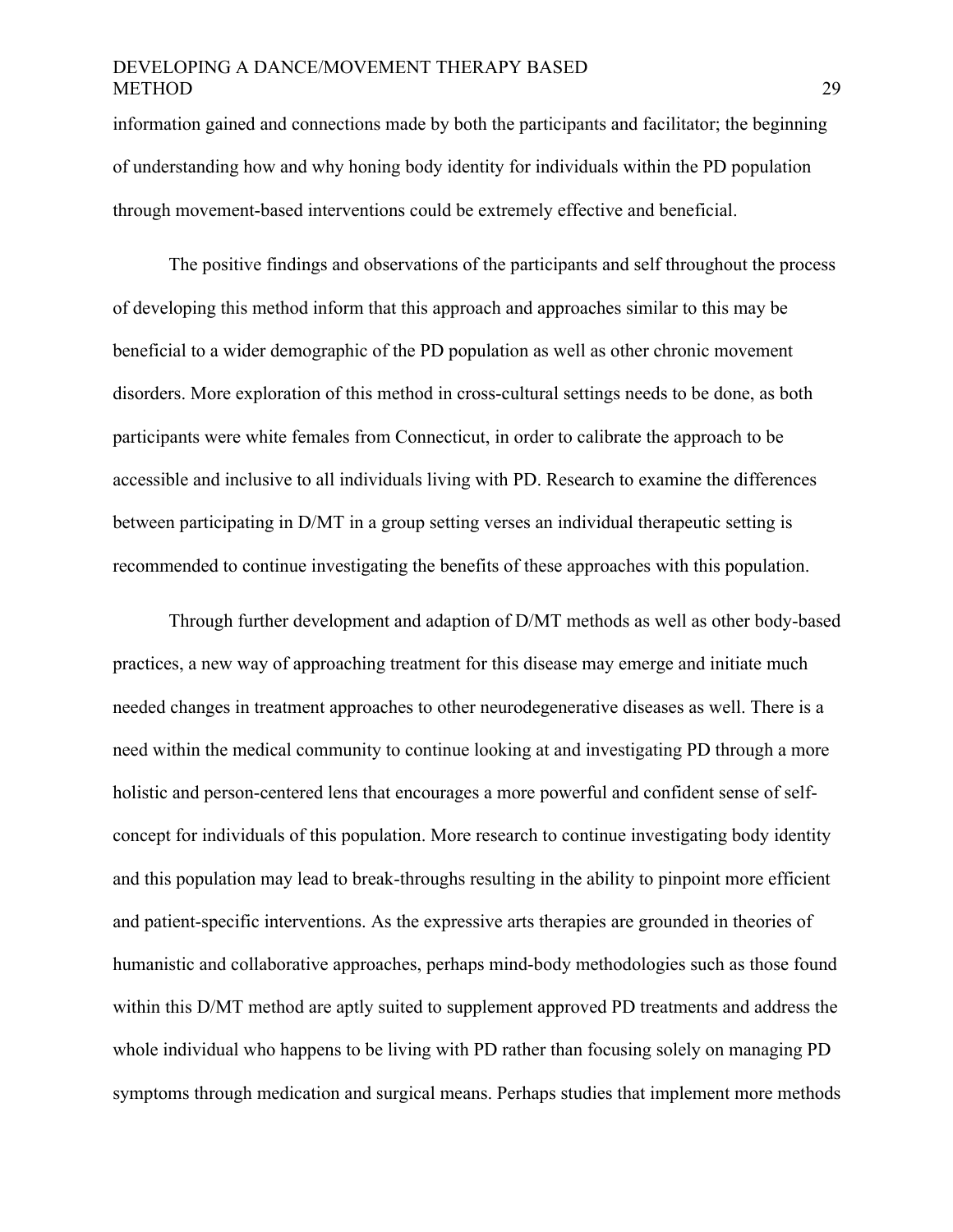that use mind-body movement-based interventions, like this D/MT based method, in once-to-one

therapeutic could aid in finding and pinpointing the etiology of this disease and could provide

data that might eventually find a cure.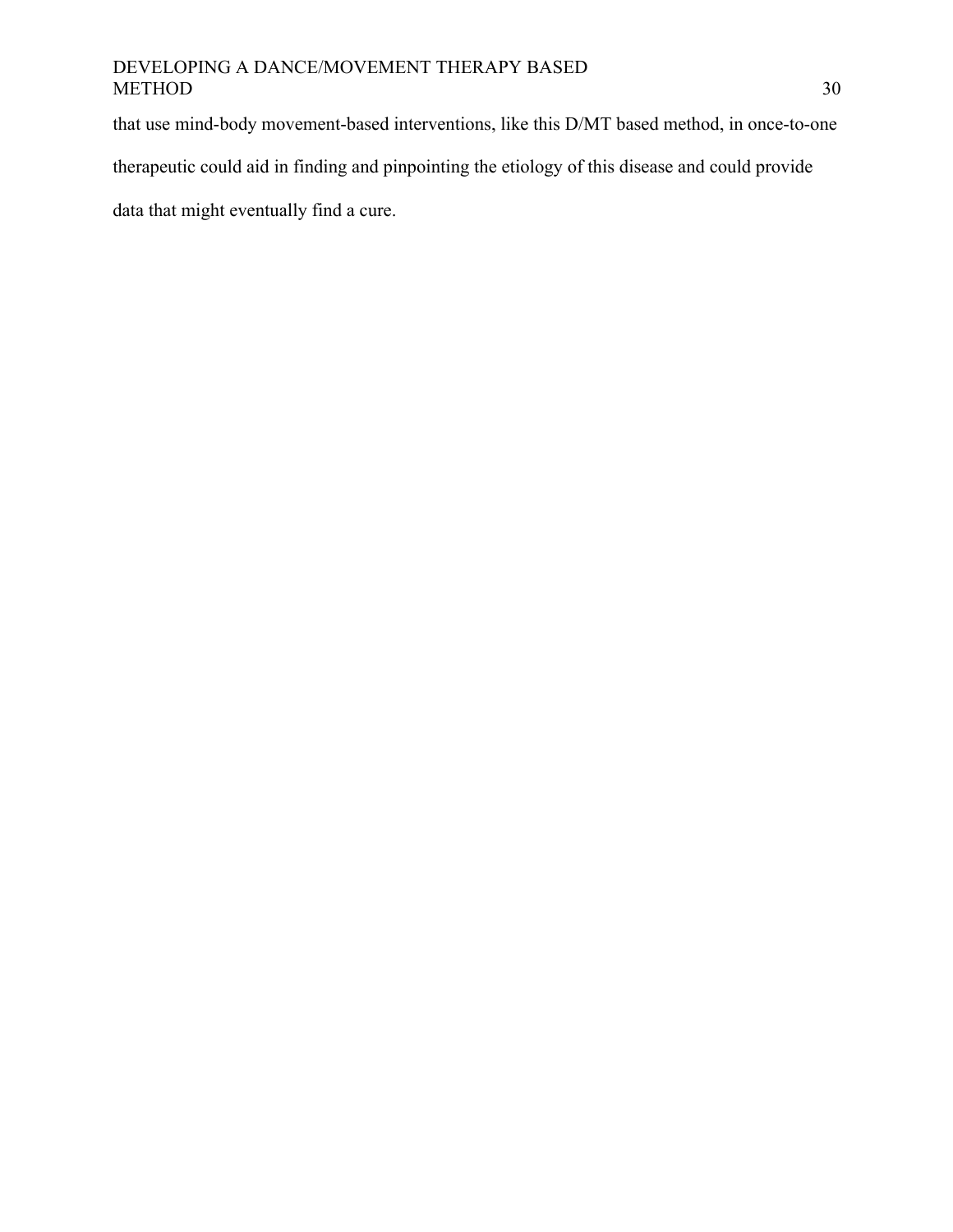# References

- American Parkinson Disease Association. (2018). Approved Medications. Retrieved April 3, 2019, from https://www.apdaparkinson.org/what-is-parkinsons/treatmentmedication/medication/
- ADTA. Homepage of the ADTA. 2018; 2018http://www.adta.org/
- Baertschi, M., Flores Alves Dos Santos, J., Burkhard, P., Weber, K., Canuto, A., & Favez, N. (2019). The burden of normality as a model of psychosocial adjustment after deep brain stimulation for Parkinson's disease: A systematic investigation. Neuropsychology, 33(2), 178–194. https://doi-org.ezproxyles.flo.org/10.1037/neu0000509.supp
- Bega, D. & Zadikoff, C. (2014). Complementary & Alternative Management of Parkinson's Disease: An Evidence-Based Review of Eastern Influenced Practices. *Journal of Movement Disorders, Vol 7, Iss 2, Pp 57-66 (2014)*, (2), 57. https://doiorg.ezproxyles.flo.org/10.14802/jmd.14009
- Caldwell, C. M. (2016). Body identity development: Definitions and discussions. Body, Movement and Dance in Psychotherapy, 11(4), 220–234. https://doiorg.ezproxyles.flo.org/10.1080/17432979.2016.1145141
- Groninger, V. Dance therapist changes lives. Daily Camera, May 23, 1980, 17.
- Imus, S. (2014). *The Difference Between "Therapeutic" Dance and Dance/Movement Therapy* [Video file] Retrieved from https://www.youtube.com/watch?time\_continue=458&v=UCFRcDhfKDI
- Kwok, J. Y. Y., Choi, K. C., & Chan, H. Y. L. (2016). Effects of mind–body exercises on the physiological and psychosocial well-being of individuals with Parkinson's disease: A systematic review and meta-analysis. Complementary Therapies in Medicine, 29, 121– 131. https://doi-org.ezproxyles.flo.org/10.1016/j.ctim.2016.09.016
- Lubomski, M., Rushworth, R. L., & Tisch, S. (2015). Hospitalisation and comorbidities in parkinson's disease: A large australian retrospective study.*Journal of Neurology, Neurosurgery and Psychiatry, 86*(3), 324. doi:http://dx.doi.org.ezproxyles.flo.org/10.1136/jnnp-2014-307822
- McRae, C., Leventhal, D., Westheimer, O., Mastin, T., Utley, J., & Russell, D. (2018). Longterm effects of Dance for PD (R) on self-efficacy among persons with Parkinson's disease. ARTS  $& \text{HEALTH}$ , 10(1), 85–96. https://doiorg.ezproxyles.flo.org/10.1080/17533015.2017.1326390
- Michels, K., Dubaz, O., Hornthal, E., & Bega, D. (2018). "Dance Therapy" as a psychotherapeutic movement intervention in Parkinson's disease. Complementary Therapies in Medicine, 40, 248. Retrieved from http://ezproxyles.flo.org/login?url=https://search.ebscohost.com/login.aspx?direct=t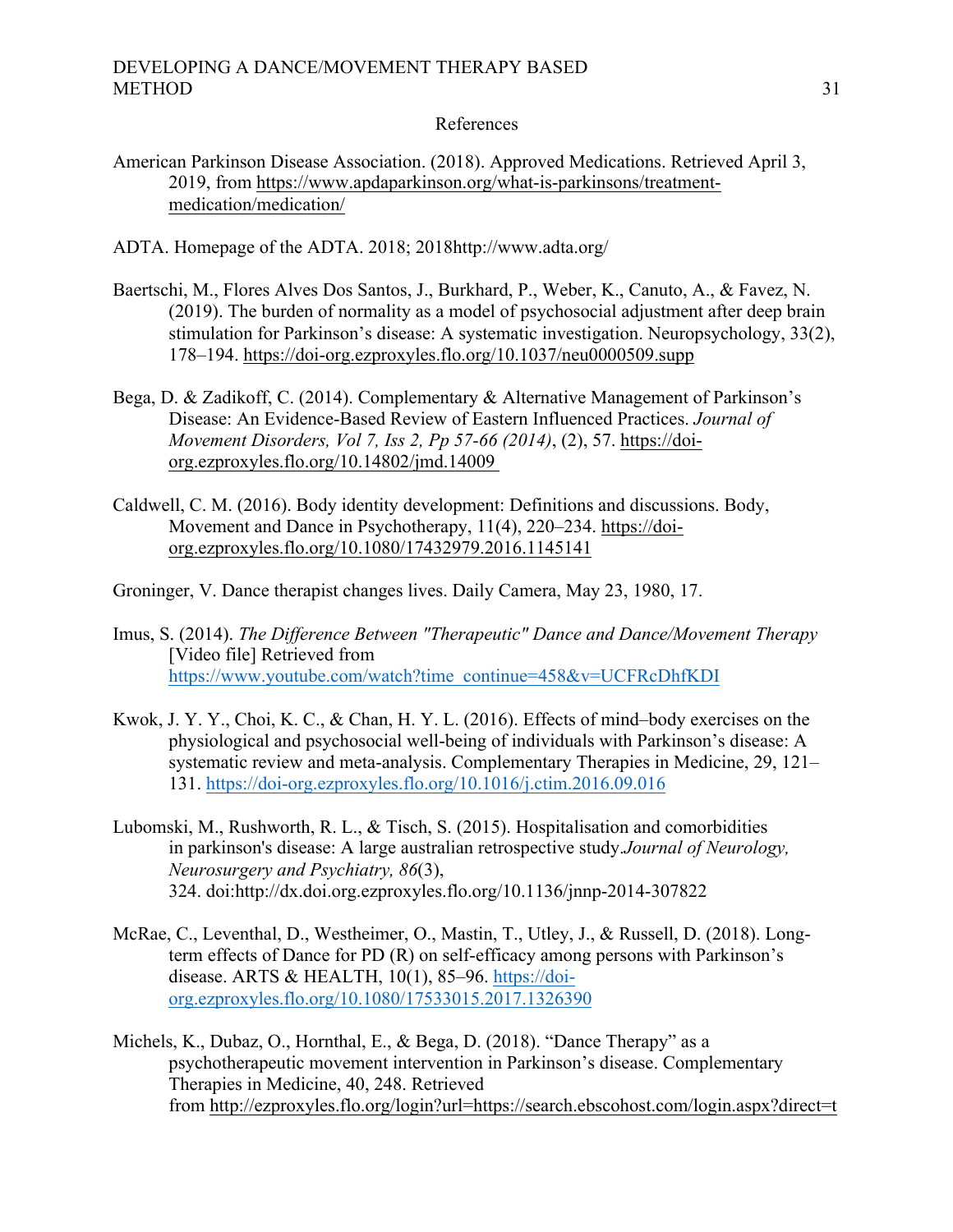rue&db=edo&AN=131768705&site=eds-live&scope=site

- Mostafa, S. A., Mustapha, A., Mohammed, M. A., Hamed, R. I., Arunkumar, N., Abd Ghani, M. K., … Khaleefah, S. H. (2019). Examining multiple feature evaluation and classification methods for improving the diagnosis of Parkinson's disease. *Cognitive Systems Research*, *54*, 90–99. https://doi-org.ezproxyles.flo.org/10.1016/j.cogsys.2018.12.004
- Prewitt, C. M., Charpentier, J. C., Brosky, J. A., & Urbscheit, N. L. (2017). Effects of dance classes on cognition, depression, and self-efficacy in Parkinson's disease. American Journal of Dance Therapy, 39(1), 126–141. https://doiorg.ezproxyles.flo.org/10.1007/s10465-017-9242-8
- Shamaskin-Garroway, A. M., Lageman, S. K., & Rybarczyk, B. (2016). The roles of resilience and nonmotor symptoms in adjustment to Parkinson's disease. *Journal of Health Psychology*, *21*(12), 3004–3015. https://doiorg.ezproxyles.flo.org/10.1177/1359105315590268
- Teichberg, A. (2000). Self-Care: The Parkinsonian's Wellness Map. Loss, Grief & Care, 8(3/4), 161. https://doi-org.ezproxyles.flo.org/10.1300/J132v08n03\_28
- Vann-Ward, T., Morse, J. M., & Charmaz, K. (2017). Preserving Self: Theorizing the Social and Psychological Processes of Living With Parkinson Disease. *Qualitative Health Research*, *27*(7), 964–982. https://doiorg.ezproxyles.flo.org/10.1177/1049732317707494
- Westheimer, O. (2007). Why Dance for Parkinson's Disease. *Topics in Geriatric Rehabilitation, Vol. 24*(2), 127-140.
- World Health Organization. (2018). *International statistical classification of diseases and related health problems* (11th Revision). Retrieved from https://icd.who.int/browse11/lm/en